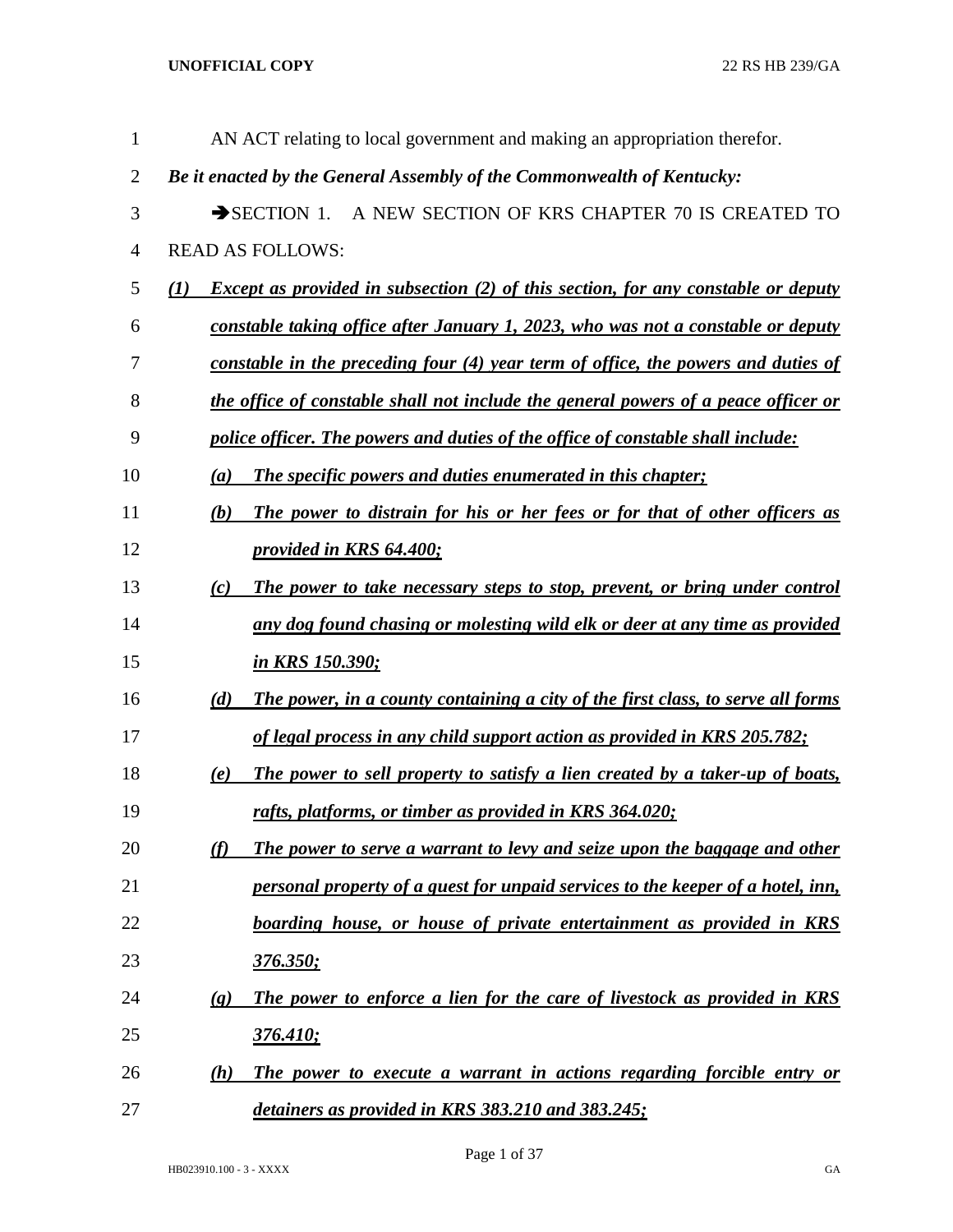| $\mathbf{1}$   | The power to serve subpoenas issued by the Parole Board as provided in<br>(i)                               |
|----------------|-------------------------------------------------------------------------------------------------------------|
| $\overline{2}$ | <b>KRS 439.390; and</b>                                                                                     |
| 3              | The power to take up vagrants, kill mad dogs, kill and bury a distempered<br>(i)                            |
| $\overline{4}$ | horse, ass, or mule, kill and bury cattle, and alter a stud, jackass, or bull as                            |
| 5              | provided in KRS 64.190.                                                                                     |
| 6              | After January 1, 2023, no constable who is elected for the first time or a deputy<br>(2)                    |
| 7              | constable appointed pursuant to Section 12 of this Act shall be granted the                                 |
| 8              | powers generally applicable to peace officers and police officers unless the                                |
| 9              | individual has been certified and maintains his or her certification pursuant to                            |
| 10             | <u>KRS 15.380.</u>                                                                                          |
| 11             | Section 2. KRS 15.707 is amended to read as follows:                                                        |
| 12             | The Prosecutors Advisory Council shall have the power to issue subpoenas requiring the                      |
| 13             | attendance of such witnesses and the production of such records, books, papers, and                         |
| 14             | documents as it may deem necessary for investigation of any matter that it is authorized to                 |
| 15             | consider or reasonably necessary therefor. Subpoenas may be signed and oaths                                |
| 16             | administered by any member of the council. Subpoenas so issued shall be served by any                       |
| 17             | sheriff, <del>[constable, ]</del> police officer, or other peace officer at the request of the council, and |
| 18             | a return of subpoena shall be made to the council in the same manner as similar process                     |
| 19             | in the Circuit Court. Any person who refuses to testify, testifies falsely, or fails to appear              |
| 20             | when subpoenaed, or fails or refuses to produce documents, records, or other such                           |
| 21             | material when subpoenaed, or fails or refuses to serve a subpoena or execute a return                       |
| 22             | thereon, upon citation by the Franklin Circuit Court and after hearing by the court, shall                  |

be subject to the same order and penalties to which persons before that court are subject.

Any Circuit Court, upon application of the council or the Attorney General, may compel

the attendance of witnesses, the production of documents, records, or other such material,

and the giving of testimony before the council.

27 Section 3. KRS 16.060 is amended to read as follows:

Page 2 of 37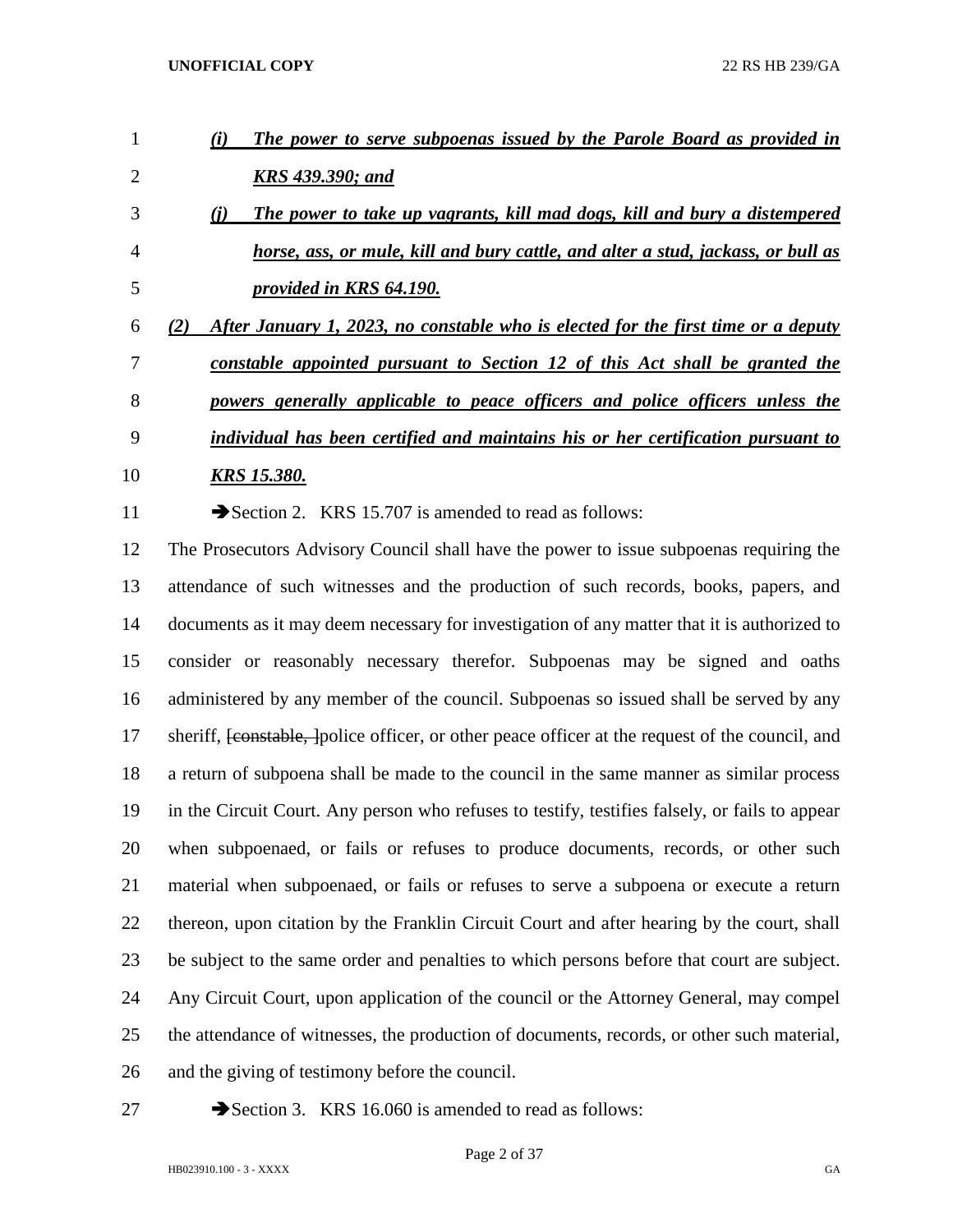It shall be the duty of the commissioner, each officer of the department, and each 2 individual employed as a Trooper R Class or CVE R Class to detect and prevent crime, apprehend criminals, maintain law and order throughout the state, to collect, classify and maintain information useful for the detection of crime and the identification, apprehension and conviction of criminals and to enforce the criminal, as well as the motor vehicle and traffic laws of the Commonwealth. To this end the commissioner, each officer of the department, and each individual employed as a Trooper R Class or CVE R Class is individually vested with the powers of a peace officer and shall have in all parts of the state the same powers with respect to criminal matters and enforcement of the laws relating thereto as sheriffs, constables *granted peace officer powers* and police officers in their respective jurisdictions, and shall possess all the immunities and matters of defense now available or hereafter made available to sheriffs, constables *granted peace officer powers* and police officers in any suit brought against them in consequence of acts done in the course of their employment. Any warrant of arrest may be executed by the commissioner, any officer of the department, and each individual employed as a Trooper R Class or CVE R Class.

### 17 Section 4. KRS 61.300 is amended to read as follows:

18 No person shall serve as a deputy sheriff, <del>[deputy constable, ]</del>patrol or other nonelective peace officer, or deputy peace officer, unless:

- (1) He *or she* is a citizen of the United States and is twenty-one (21) years of age or over;
- 22 (2)  $\left| \right|$  [If a deputy constable, he has resided in the county wherein he is appointed to serve **for a period of at least two (2) years;**
- 24  $(3)$   $\rightarrow$  A sheriff may require his or her deputies to reside in the county in which they serve. Any deputy sheriff appointed pursuant to this section who has not been a resident of the county in which he *or she* serves for a period of at least two (2) years shall not be an active participant in any labor dispute and shall immediately forfeit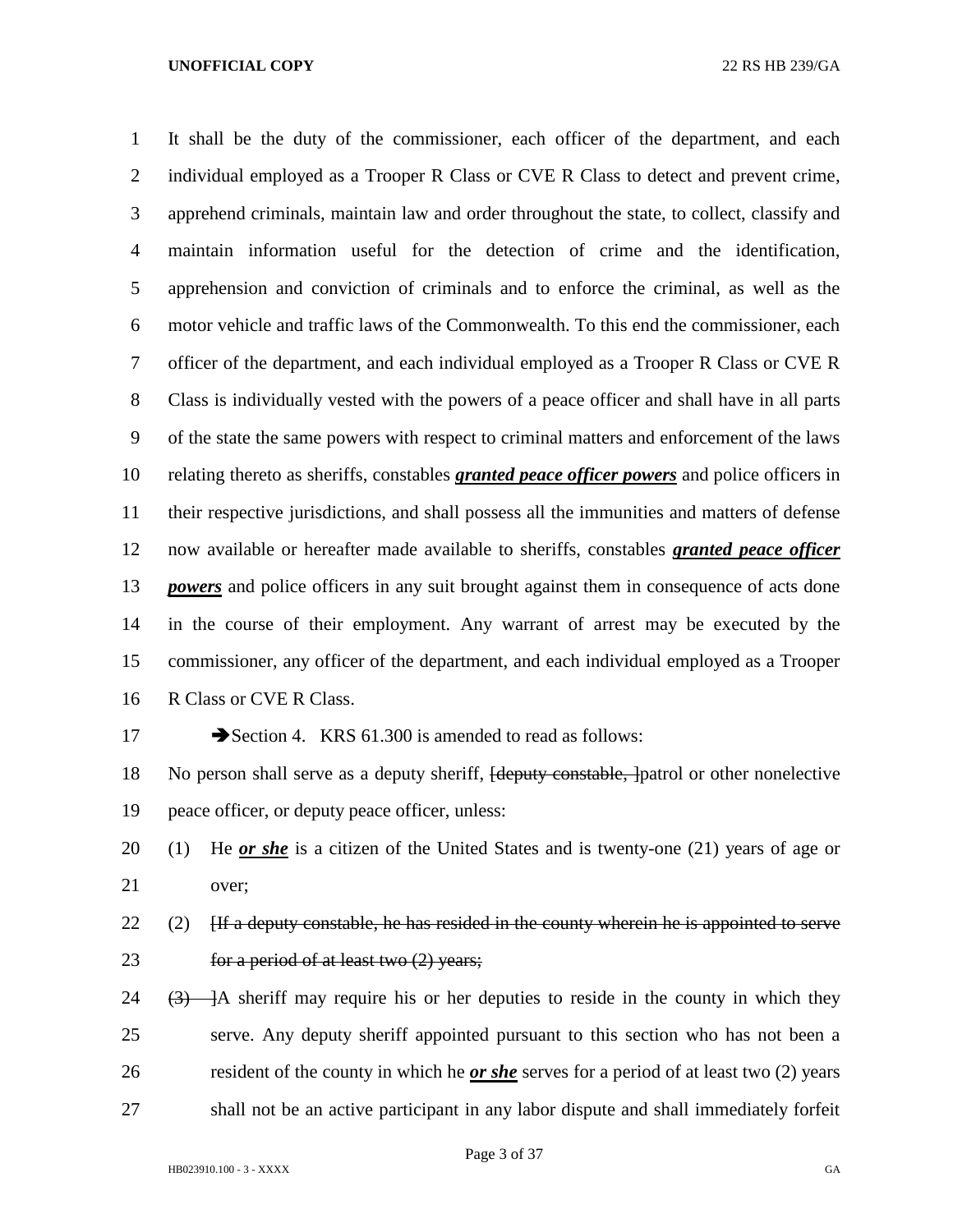| $\mathbf{1}$ |                 |     | his <i>or her</i> position if he violates this provision;                                       |
|--------------|-----------------|-----|-------------------------------------------------------------------------------------------------|
| 2            | $(3)$ [ $(4)$ ] |     | He <u>or she</u> has never been convicted of a crime involving moral turpitude;                 |
| 3            | $(4)$ [(5)]     |     | He or she has not within a period of two $(2)$ years hired himself or herself                   |
| 4            |                 |     | out, performed any service, or received any compensation from any private source                |
| 5            |                 |     | for acting, as a privately paid detective, policeman, guard, peace officer, or                  |
| 6            |                 |     | otherwise as an active participant in any labor dispute, or conducted the business of           |
| 7            |                 |     | a private detective agency or of any agency supplying private detectives, private               |
| 8            |                 |     | policemen, or private guards, or advertised or solicited any such business in                   |
| 9            |                 |     | connection with any labor dispute; and                                                          |
| 10           | $(5)$ [ $(6)$ ] |     | He or she has complied with the provisions of KRS 15.334.                                       |
| 11           |                 |     | Section 5. KRS 61.310 is amended to read as follows:                                            |
| 12           | (1)             |     | "Peace officer," as used in this section, means any sheriff, deputy sheriff,                    |
| 13           |                 |     | constable <sup>[14]</sup> or deputy constable granted peace officer powers, patrol or any other |
| 14           |                 |     | peace officer or deputy peace officer except those appointed pursuant to KRS                    |
| 15           |                 |     | 61.360 or 277.270 and those employed by a board of education.                                   |
| 16           | (2)             |     | A peace officer shall not receive any compensation or remuneration, directly or                 |
| 17           |                 |     | indirectly, from any person for the performance of any service or duty, except that             |
| 18           |                 |     | he or she may be compensated for employment authorized by subsection (4) of this                |
| 19           |                 |     | section and accept donations in accordance with subsection (8) of this section. Any             |
| 20           |                 |     | peace officer who violates this subsection may be removed from office, under the                |
| 21           |                 |     | provisions of KRS 63.170.                                                                       |
| 22           | (3)             | (a) | Peace officers shall receive for the performance of their services and duties                   |
| 23           |                 |     | only such compensation or remuneration as is regularly provided and paid out                    |
| 24           |                 |     | of the public funds to the amount and in the manner provided by law, except                     |
| 25           |                 |     | that they may be compensated from private funds for employment authorized                       |
| 26           |                 |     | by subsection (4) of this section and accept donations of private funds in                      |
| 27           |                 |     | accordance with subsection (8) of this section.                                                 |

Page 4 of 37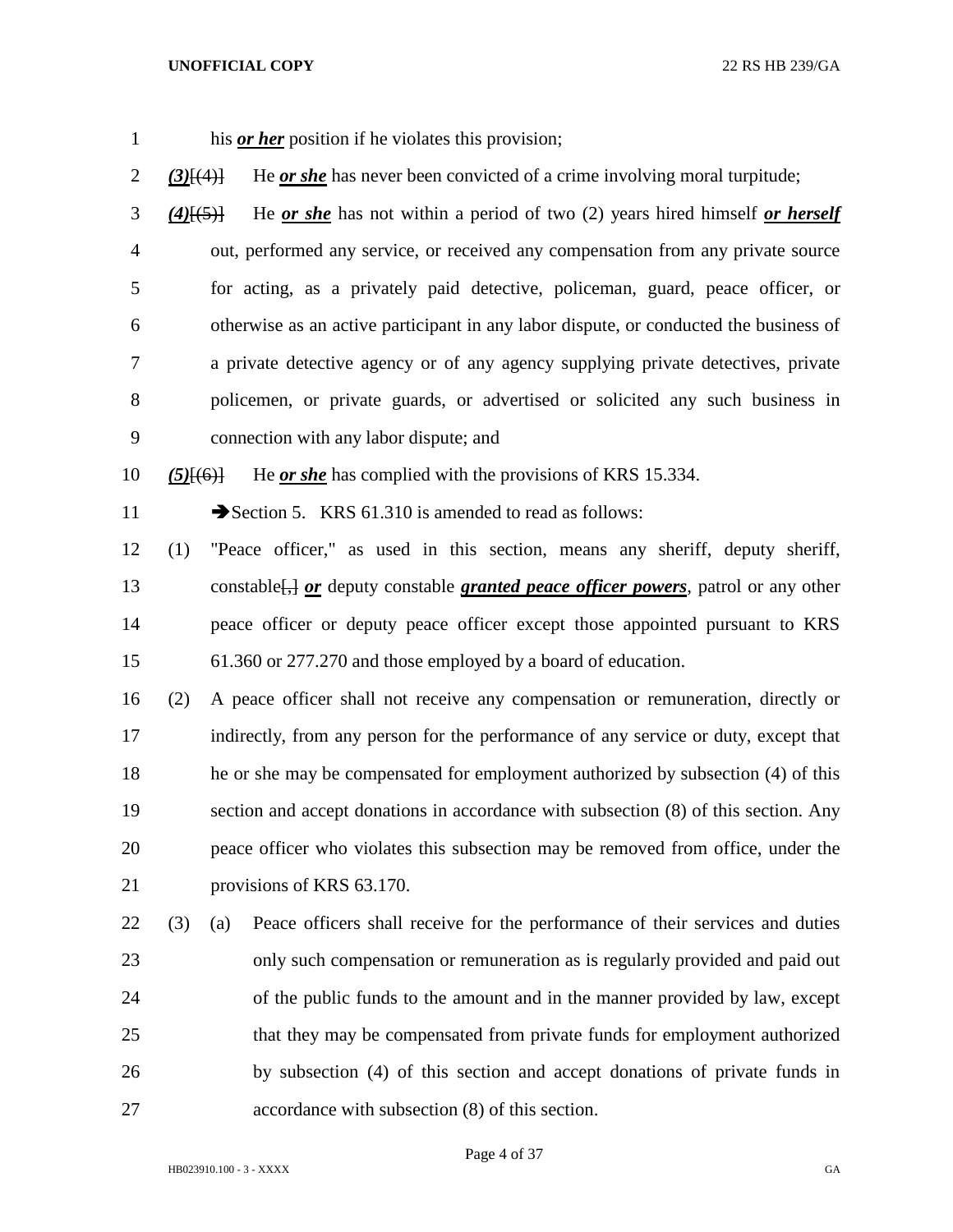- 
- (b) Except as set out in subsection (8) of this section, donations made by persons to any governmental unit or officer thereof do not constitute public funds within the meaning of this subsection.
- (4) A peace officer may, while in office, and during hours other than regular or scheduled duty hours, act in any private employment as guard or watchman or in any other similar or private employment. However, he may not participate directly or indirectly, in any labor dispute during his off-duty hours. Any peace officer who violates this subsection may be removed from office, under the provisions of KRS 63.170.

 (5) No principal peace officer shall appoint or continue the appointment of any deputy 11 contrary to the provisions of this section. When it appears by the affidavit of two (2) citizens, taxpayers of the county, filed with any principal peace officer, that there is reasonable cause to believe that any of his deputies are receiving compensation from private sources contrary to the provisions of this section, the peace officer shall forthwith investigate the charges contained in the affidavit, and if he finds the charges are true he shall forthwith remove any such deputy from office. Failure to do so shall constitute neglect of duty on the part of the principal peace officer, and he may be removed from office under the provisions of KRS 63.170.

 (6) In addition to being subject to removal from office, any peace officer who violates any of the provisions of this section shall be fined not less than five hundred dollars (\$500) nor more than five thousand dollars (\$5,000), or confined in jail for not more 22 than one (1) year, or both.

 (7) Except as provided in subsection (8) of this section and KRS 61.360 and 277.280, any person who directly or indirectly pays or contributes or causes to be paid or contributed any money or other thing of value to any peace officer or to any governmental unit or officer thereof, either as a gift or donation for the performance of any public duty shall be fined not less than five hundred (\$500) nor more than

Page 5 of 37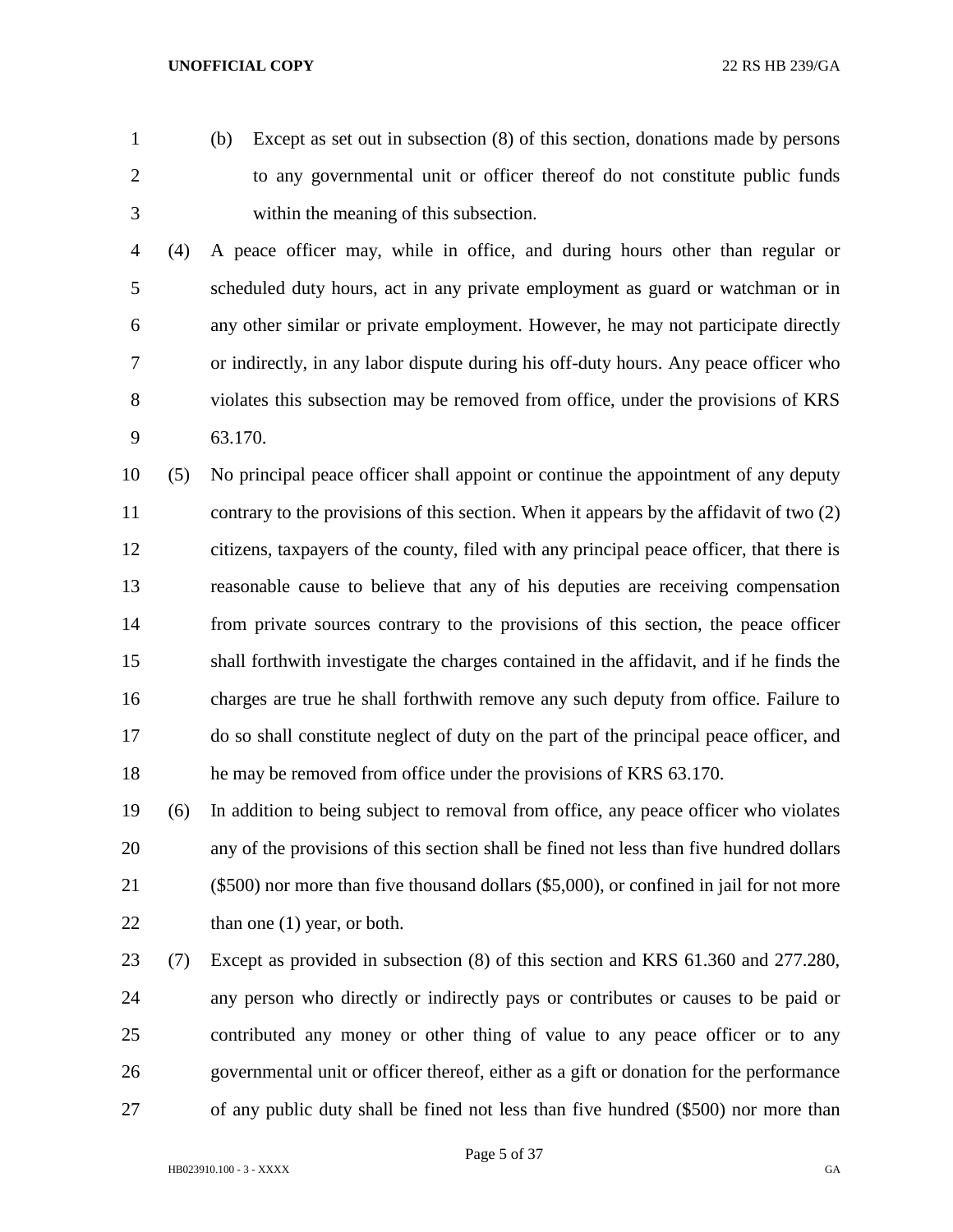| $\mathbf{1}$   |     |     | five thousand dollars (\$5,000).                                                               |
|----------------|-----|-----|------------------------------------------------------------------------------------------------|
| $\overline{2}$ | (8) | (a) | A sheriff may accept a donation of money or goods to be used for the public                    |
| 3              |     |     | purposes of his or her office if the sheriff establishes a register for recording              |
| 4              |     |     | all donations that includes, at a minimum:                                                     |
| 5              |     |     | The name and address of the donor;<br>1.                                                       |
| 6              |     |     | A general description of the donation;<br>2.                                                   |
| 7              |     |     | The date of acceptance of the donation;<br>3.                                                  |
| 8              |     |     | 4.<br>The monetary amount of the donation, or its estimated worth; and                         |
| 9              |     |     | Any purpose for which the donation is given.<br>5.                                             |
| 10             |     |     | The register shall constitute a public record, be subject to the provisions of                 |
| 11             |     |     | KRS 61.870 to 61.884, and be made available to the public for inspection in                    |
| 12             |     |     | the sheriff's office during regular business hours.                                            |
| 13             |     | (b) | Any donation to a sheriff shall only be used to further the public purpose of                  |
| 14             |     |     | the office and shall not be used for the private benefit of the sheriff, his or her            |
| 15             |     |     | deputies, or other employees of the office.                                                    |
| 16             |     | (c) | All donations made in accordance with this subsection shall be expended and                    |
| 17             |     |     | audited in the same manner as other funds or property of the sheriff's office.                 |
| 18             |     | (d) | For the purposes of this section and KRS 521.060, a donation shall not be                      |
| 19             |     |     | construed to mean a campaign contribution made to the sheriff for his or her                   |
| 20             |     |     | reelection.                                                                                    |
| 21             |     |     | Section 6. KRS 63.170 is amended to read as follows:                                           |
| 22             |     |     | Any "peace officer" as defined in KRS 61.310 or constable who violates any of the              |
| 23             |     |     | provisions of subsections $(2)$ , $(4)$ , or $(5)$ of KRS 61.310 may be removed from office by |
| 24             |     |     | the same courts and in the same manner that a nonelective peace officer may be removed         |
| 25             |     |     | under the provisions of KRS 63.180.                                                            |
| 26             |     |     | Section 7. KRS 63.180 is amended to read as follows:                                           |
|                |     |     |                                                                                                |

(1) Any person serving as a nonelective peace officer*,* [or ]deputy peace officer*, or*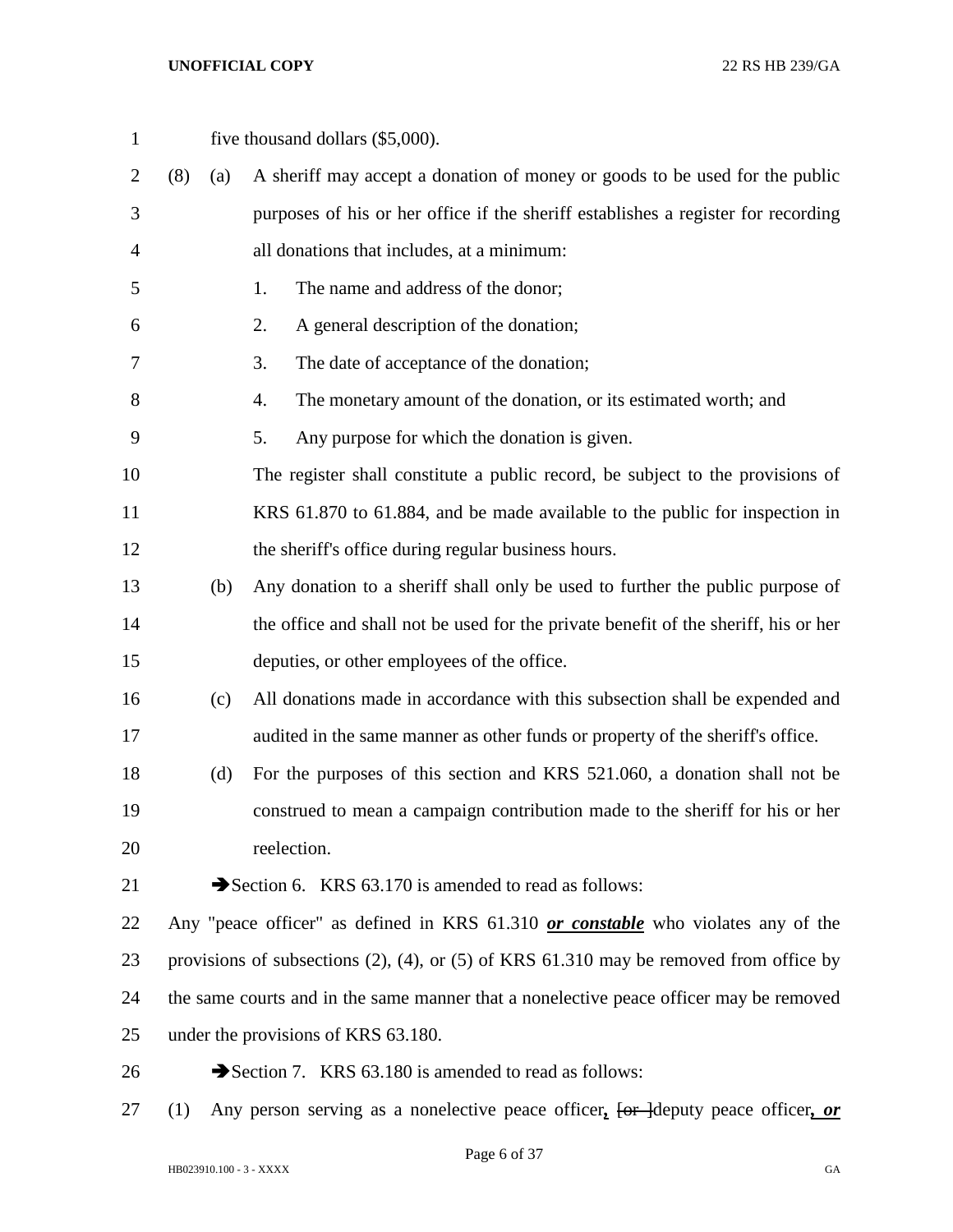*deputy constable* in violation of the provisions of KRS 61.300 shall be subject to removal. The Circuit Court of the county in which such person is serving and the Circuit Court of Franklin County shall have concurrent jurisdiction of all proceedings for the removal of any such person. The proceedings shall be in equity and the procedure shall be as set forth in subsections (2), (3) and (4) of this section.

 (2) The Commonwealth's attorney of the judicial circuit or the county attorney of the county in which such person is serving, the Attorney General, or any three (3) or more citizens of said county may file a petition in equity setting forth the facts constituting a violation of the provisions of KRS 61.300. If instituted by the Commonwealth's attorney, county attorney or Attorney General, the proceeding 11 shall be in the name of the Commonwealth, and if instituted by three (3) or more citizens, it shall be in the name of such citizens as plaintiffs. A copy of the petition shall be served upon the person complained against, who shall have ten (10) days in which to answer.

 (3) Thereafter the proceeding shall be heard and determined by the court as a proceeding in equity. The court shall render a final judgment within sixty (60) days from the date the petition is filed, unless the court, for good cause shown, extends the time for the final hearing, but in no case shall it be extended beyond ninety (90) days from the date the petition is filed.

 (4) If it appears upon final hearing that any nonelective peace officer or deputy peace officer is disqualified under the provisions of KRS 61.300, the court shall enter a 22 judgment forthwith removing the officer from office.

23 Section 8. KRS 64.060 is amended to read as follows:

 (1) Sheriffs, constables *granted peace officer powers*, coroners, marshals, and policemen shall be paid out of the State Treasury for the following services the following fees:

(a) Apprehending a person on charge of felony, or a fugitive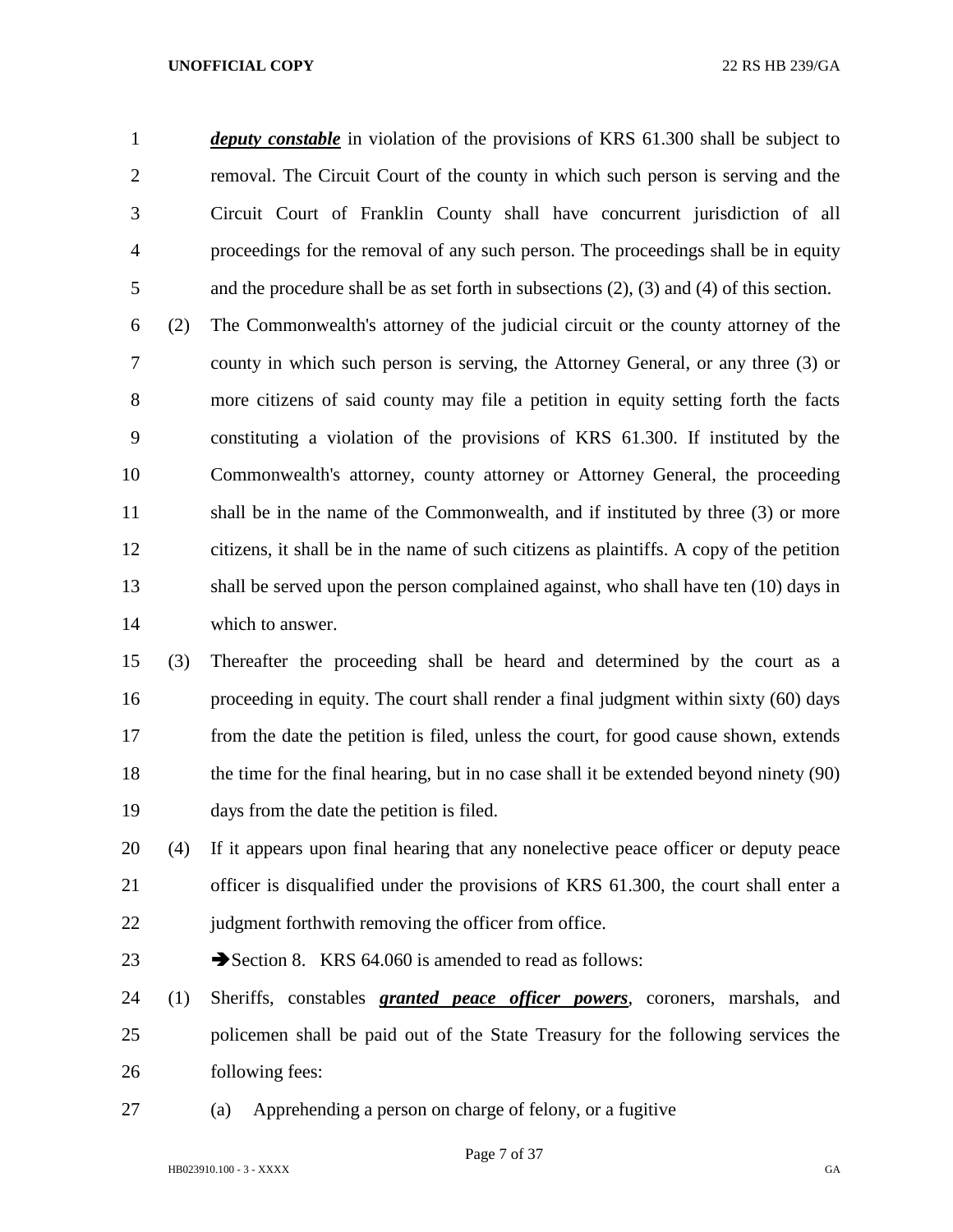| $\mathbf{1}$   |     | from justice charged with a felony in this state \$10.00                                        |
|----------------|-----|-------------------------------------------------------------------------------------------------|
| $\overline{2}$ |     | Executing a process of contempt in a criminal<br>(b)                                            |
| 3              |     |                                                                                                 |
| 4              |     | Executing a summons upon a witness in behalf<br>(c)                                             |
| 5              |     |                                                                                                 |
| 6              |     | Summoning a jury, on order of a court, in a county other than that in which<br>(d)              |
| 7              |     | the action is pending, a reasonable allowance to be fixed by the court.                         |
| 8              |     | (e)                                                                                             |
| 9              | (2) | No claim for services incidental to examining courts shall be allowed to any sheriff,           |
| 10             |     | deputy sheriff, constable, marshal, policeman, or other officer authorized to execute           |
| 11             |     | process in felony cases until the grand jury has returned an indictment for a felony.           |
| 12             | (3) | Constables and deputy constables authorized to exercise the powers of a peace                   |
| 13             |     | <u>officer under subsection (2) of Section 1 of this Act shall be entitled to the fees</u>      |
| 14             |     | provided under subsection (1) of this section and shall be subject to the                       |
| 15             |     | requirements of subsection (2) of this section.                                                 |
| 16             |     | Section 9. KRS 64.190 is amended to read as follows:                                            |
| 17             |     | Constables may collect for the <i>performance of the</i> following services the following fees, |
| 18             |     | as long as such services are provided in accordance with other applicable laws:                 |
| 19             |     | Making arrests for violations involving a motor                                                 |
| 20             |     |                                                                                                 |
| 21             |     |                                                                                                 |
| 22             |     |                                                                                                 |
| 23             |     |                                                                                                 |
| 24             |     |                                                                                                 |
| 25             |     |                                                                                                 |
| 26             |     | Any other services <i>a constable is authorized by law to perform</i> , the same fees           |
| 27             |     | allowed sheriffs for similar services.                                                          |

HB023910.100 - 3 - XXXX GA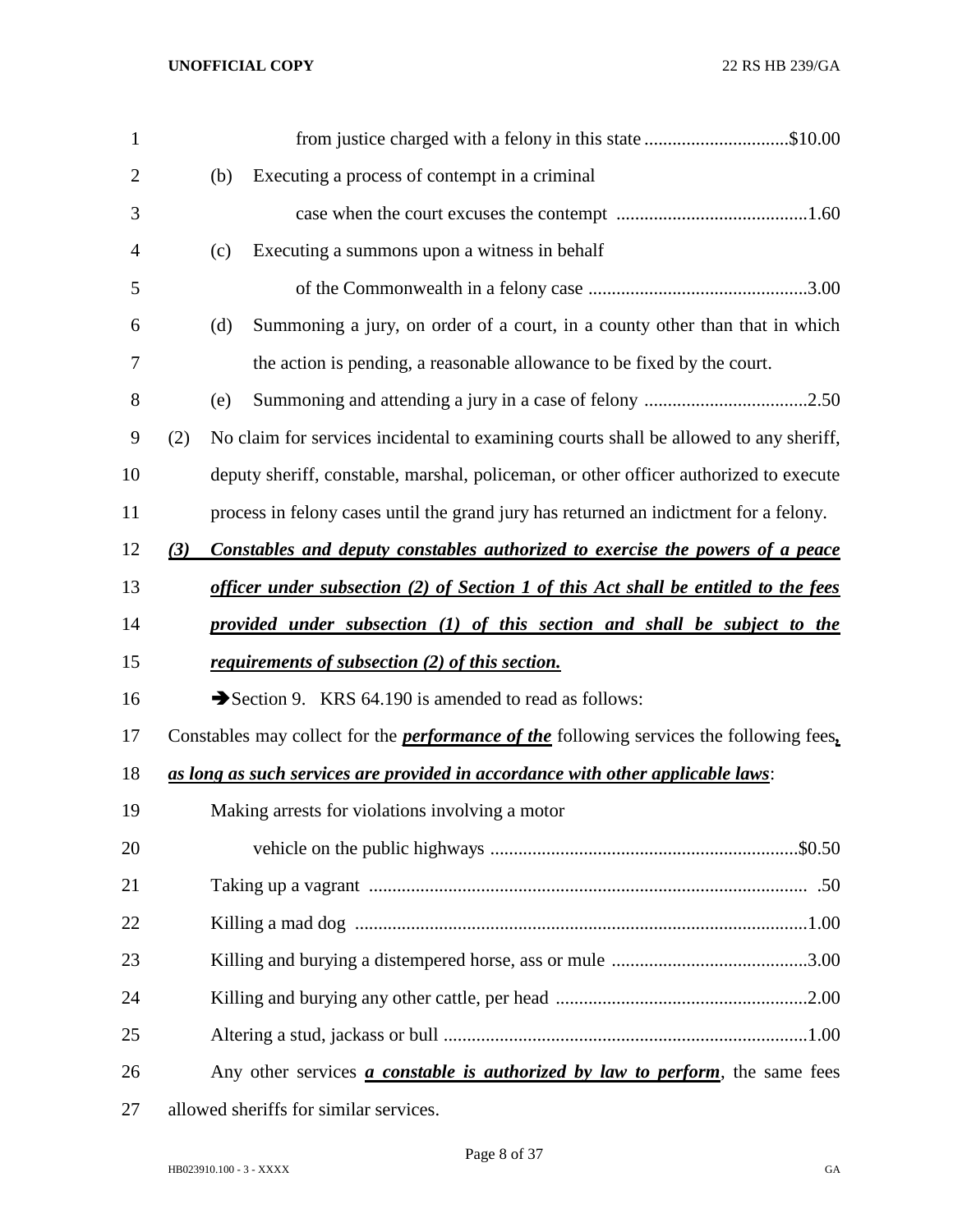1 Section 10. KRS 64.200 is amended to read as follows:

- (1) In counties containing a population of over 250,000, *excluding urban-county governments or consolidated local governments,* for the performance of the duties of his office, each constable shall be exclusively compensated by a salary of nine thousand six hundred dollars (\$9,600) per annum to be paid in equal monthly installments out of the county treasury.
- (2) Each constable and deputy constable*, if deputy constables have been authorized under Section 12 of this Act,* shall daily deliver or cause to be delivered to the recorder for the justice's district in which he holds office all moneys received or collected by him by virtue of his office, or the recorder may receive such moneys 11 for the officer, and in either event the recorder shall daily issue to each officer a receipt for moneys received from or for him. Each recorder shall keep such records of each daily transaction, in such manner and form, and showing such information, as the fiscal court of the county requires.
- (3) All moneys received or collected on account of or resulting from the performance of the duties or the exercise of the powers incident to the offices of constable and deputy constable*, if deputy constables have been authorized under Section 12 of this Act,* shall be paid into the county treasury.
- (4) Before the tenth day of each calendar month the recorder for each justice's district shall prepare a sworn statement showing the correct amounts of money received or collected during the next preceding calendar month from the administration of the offices of constable and deputy constable*, if deputy constables have been authorized under Section 12 of this Act*. The statement shall be in the form and shall disclose the information required by the fiscal court. Each monthly statement, and as many copies thereof as the fiscal court may require, shall be subscribed and sworn to by the recorder. On or before the tenth day of each calendar month each recorder shall deliver one (1) or more copies of the monthly statement to the fiscal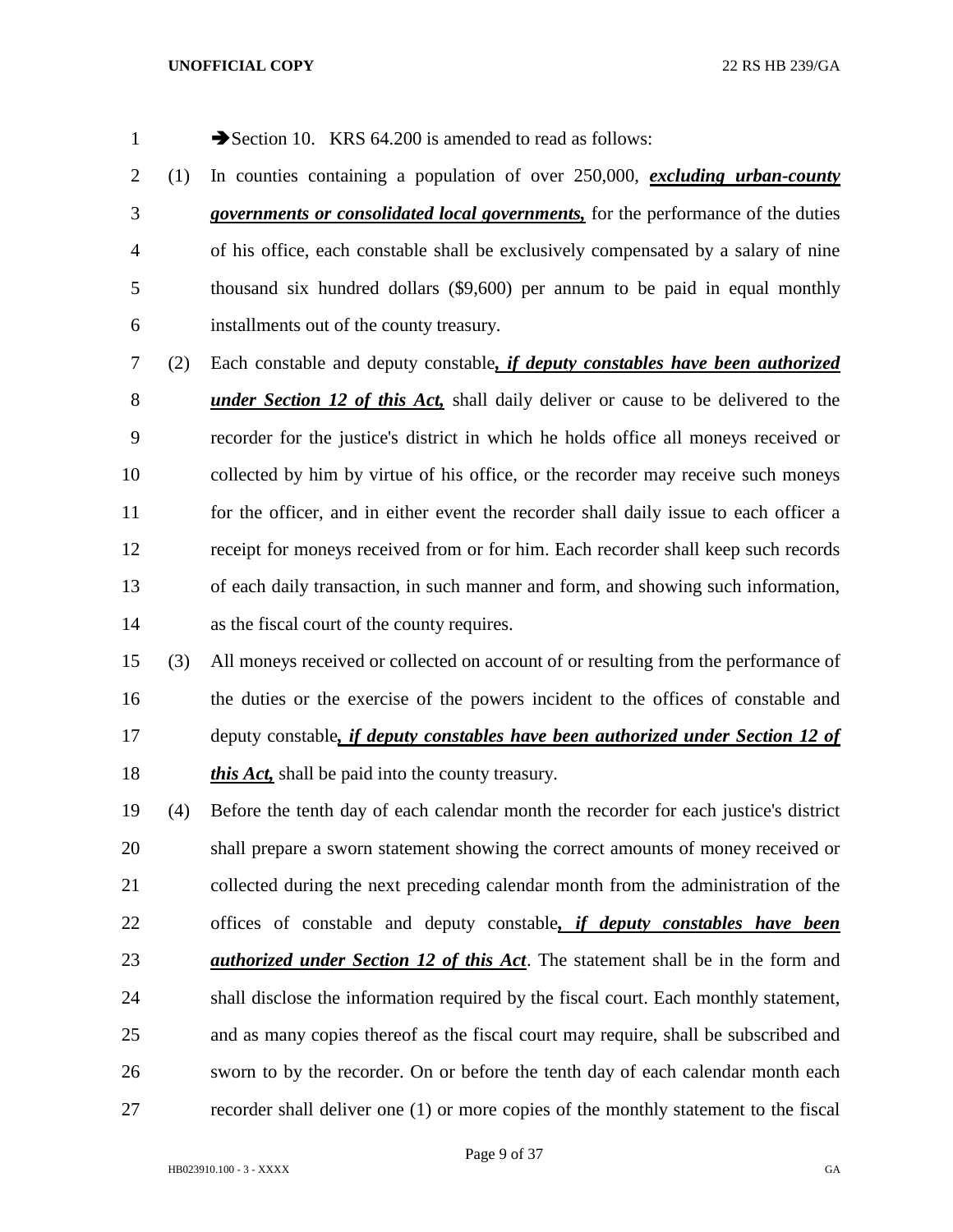| $\mathbf{1}$   |     | court, or such person as the fiscal court designates, and at the same time deliver by                 |  |  |  |  |
|----------------|-----|-------------------------------------------------------------------------------------------------------|--|--|--|--|
| $\overline{2}$ |     | certified check, payable to the order of the county treasurer, the total sum of money                 |  |  |  |  |
| 3              |     | received by the recorder under the provisions of this section during the next                         |  |  |  |  |
| $\overline{4}$ |     | preceding calendar month. During the interims between such monthly statements                         |  |  |  |  |
| 5              |     | each recorder shall safely preserve the funds coming into his hands by virtue of this                 |  |  |  |  |
| 6              |     | section in a bank designated by the justice of the peace, which bank shall duly                       |  |  |  |  |
| 7              |     | execute a depository bond in a sufficient amount to cover monthly balances.                           |  |  |  |  |
| 8              |     | Section 11. KRS 70.310 is amended to read as follows:                                                 |  |  |  |  |
| 9              | (1) | Every constable and each deputy constable appointed under Section 12 of this Act                      |  |  |  |  |
| 10             |     | shall execute $\underline{a}$ bond in an amount determined sufficient by the fiscal court or the      |  |  |  |  |
| 11             |     | legislative council of the urban-county government, or legislative body of a                          |  |  |  |  |
| 12             |     | <i>consolidated local government</i> , the minimum amount of which shall be $\left\{\theta$ ten       |  |  |  |  |
| 13             |     | thousand dollars (\$10,000), with good sureties approved by the fiscal court.                         |  |  |  |  |
| 14             | (2) | The bond shall be recorded by the fiscal court with the county clerk, and the                         |  |  |  |  |
| 15             |     | approval of the sureties shall be entered on the records of the fiscal court.                         |  |  |  |  |
| 16             | (3) | The bond shall be renewed biennially, and more often if required by the fiscal court                  |  |  |  |  |
| 17             |     | or the legislative council of an urban-county government, or legislative body of a                    |  |  |  |  |
| 18             |     | consolidated local government. When additional security is required of the                            |  |  |  |  |
| 19             |     | constable <i>or deputy constable</i> , he <i>or she</i> shall be given <i>at least</i> ten (10) days' |  |  |  |  |
| 20             |     | notice.                                                                                               |  |  |  |  |
| 21             |     | Section 12. KRS 70.320 is amended to read as follows:                                                 |  |  |  |  |
| 22             | (1) | As used in this section:                                                                              |  |  |  |  |
| 23             |     | "Authorized county" means a county containing either an eligible city or a<br>(a)                     |  |  |  |  |
| 24             |     | consolidated local government; and                                                                    |  |  |  |  |
| 25             |     | "Eligible city" means a city on the registry maintained by the Department for<br>(b)                  |  |  |  |  |
| 26             |     | Local Government under subsection $(6)$ [ $(5)$ ] of this section.                                    |  |  |  |  |
| 27             | (2) | The appointment of deputy constables shall be allowed only in authorized counties.                    |  |  |  |  |
|                |     |                                                                                                       |  |  |  |  |

Page 10 of 37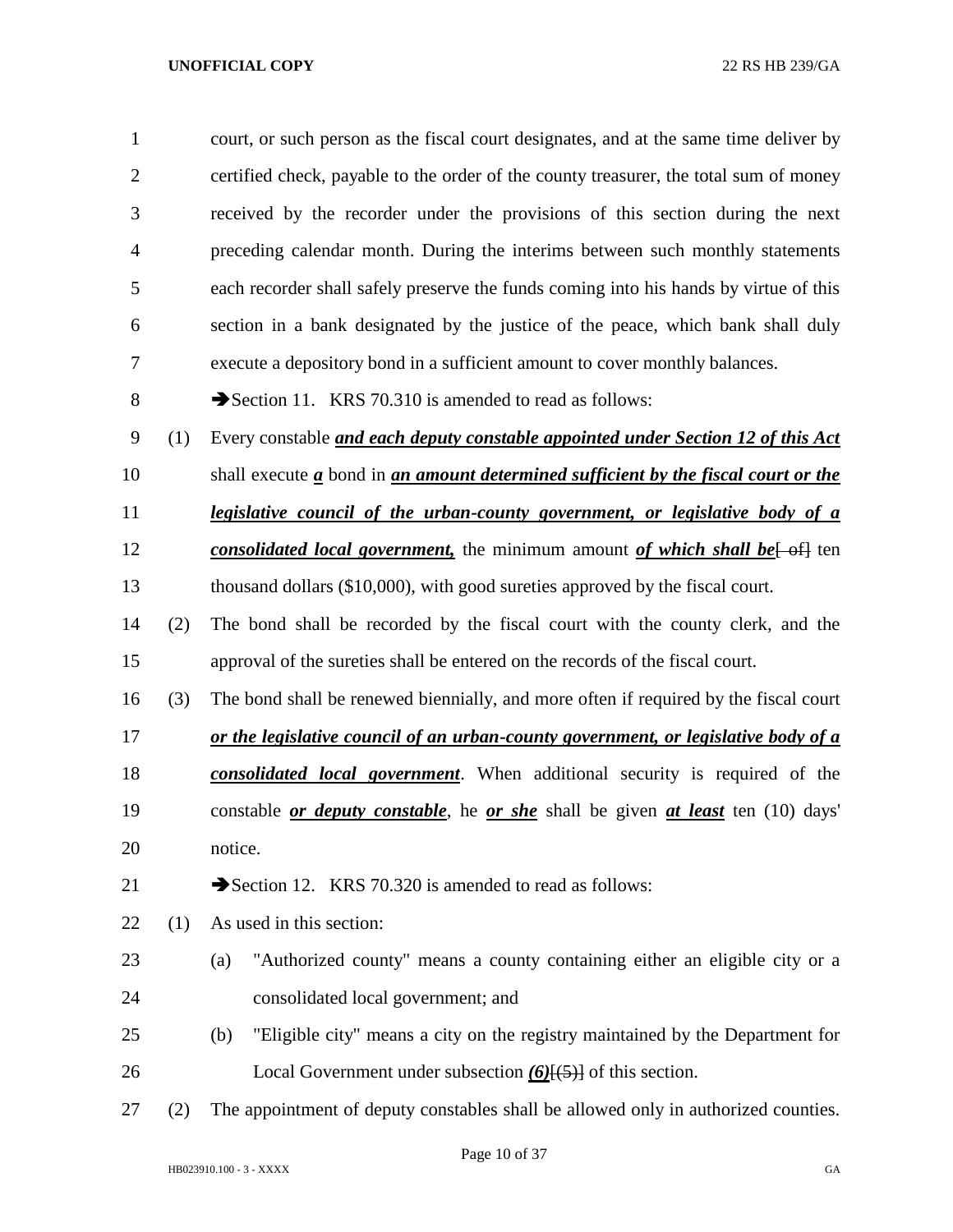| 1              |     |                  | In authorized counties, each constable may appoint one $(1)$ or more deputies, but        |
|----------------|-----|------------------|-------------------------------------------------------------------------------------------|
| $\overline{2}$ |     |                  | only with the consent of the county judge/executive or the mayor of $\frac{f}{f}$ , in a  |
| 3              |     |                  | consolidated local government <i>or urban-county government</i> $[$ , as the case may be. |
| 4              |     |                  | <b>The county judge/executive or the mayor in a consolidated local government or</b>      |
| 5              |     |                  | urban-county government:                                                                  |
| 6              |     | $\left(a\right)$ | Shall determine, by written order, the number of authorized deputy                        |
| 7              |     |                  | <i>constable positions;</i>                                                               |
| 8              |     | (b)              | Shall approve, by written order, each individual nominated by the constable               |
| 9              |     |                  | to serve as a deputy constable;                                                           |
| 10             |     | (c)              | May revoke, by written order, the authorization for the appointment of                    |
| 11             |     |                  | <i>deputy constables at any time;</i>                                                     |
| 12             |     | (d)              | May, by written order, reduce the number of authorized deputy constables                  |
| 13             |     |                  | in his or her discretion; or                                                              |
| 14             |     | (e)              | May, by written order, remove any individual from the office of deputy                    |
| 15             |     |                  | constable at any time for any cause that he or she may deem sufficient.                   |
| 16             | (3) |                  | No person shall be appointed a deputy constable unless he or she:                         |
| 17             |     | (a)              | Is a citizen of the United States and is twenty-one (21) years of age or over;            |
| 18             |     | (b)              | Has resided in the county where he or she is appointed to serve for a period              |
| 19             |     |                  | of at least two $(2)$ years;                                                              |
| 20             |     | (c)              | Has never been convicted of a felony offense or any crime involving moral                 |
| 21             |     |                  | turpitude;                                                                                |
| 22             |     | (d)              | Has not within a period of two (2) years hired himself or herself out,                    |
| 23             |     |                  | performed any service, or received any compensation from any private                      |
| 24             |     |                  | source for acting as a privately paid detective, police officer, guard, peace             |
| 25             |     |                  | officer, or otherwise as an active participant in any labor dispute, or                   |
| 26             |     |                  | conducted the business of a private detective agency or of any agency                     |
| 27             |     |                  | supplying private detectives, private police officers, or private guards, or              |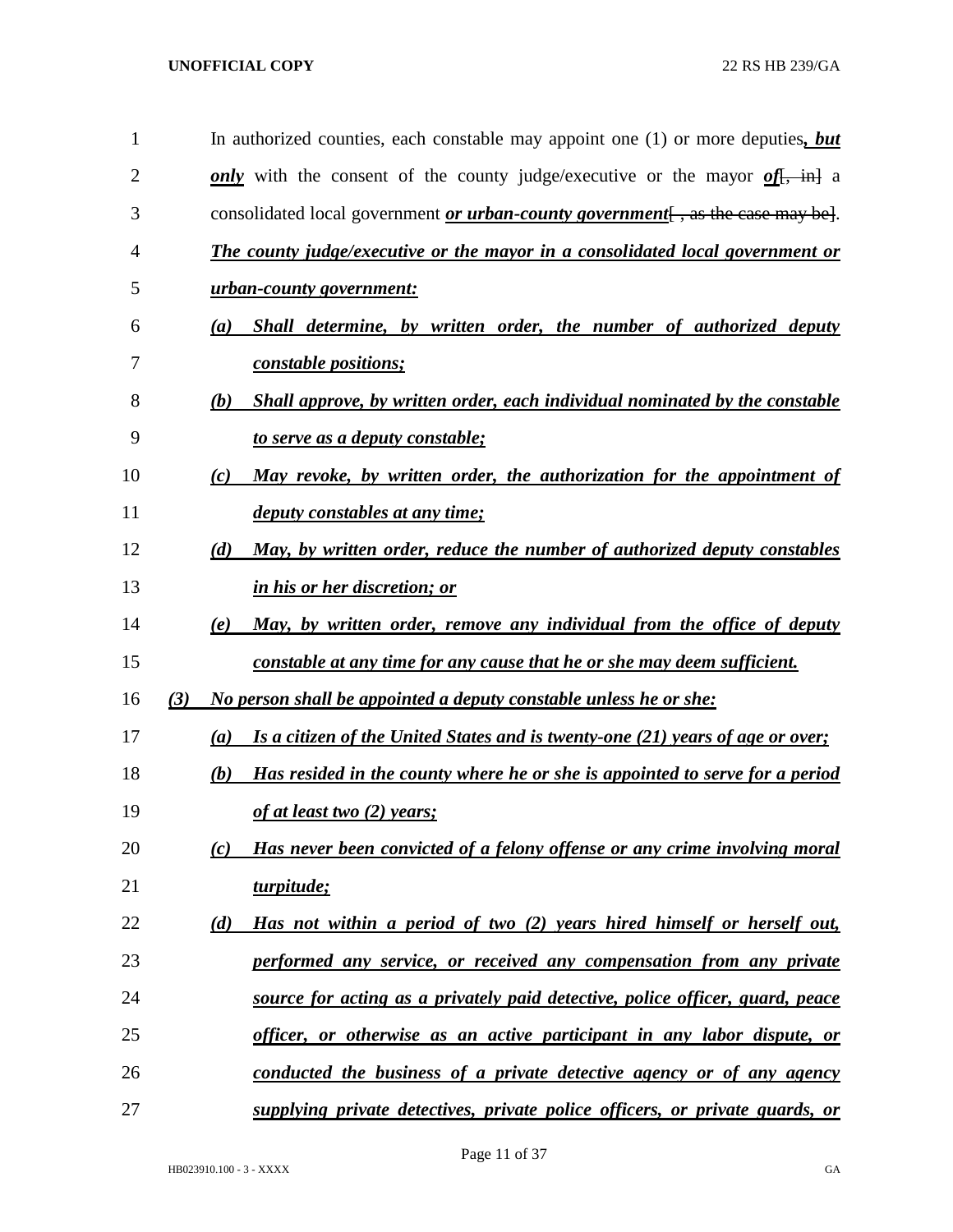| 1              |               | advertised or solicited any such business in connection with any labor                                     |
|----------------|---------------|------------------------------------------------------------------------------------------------------------|
| $\overline{2}$ |               | dispute;                                                                                                   |
| 3              |               | Meets the requirements of subsections (3) to (17) of KRS 15.382; and<br>(e)                                |
| 4              |               | Has complied with the provisions of KRS 15.334.                                                            |
| 5              | (4)           | A deputy [The] constable appointed under this section shall execute a bond in                              |
| 6              |               | <i>accordance with Section 11 of this Act</i> and his or her surety are liable on his or her               |
| 7              |               | bond for all the acts and omissions of his or her deputies].                                               |
| 8              |               | $\left[\frac{3}{2}\right]$ Deputy constables may be removed at any time for any cause deemed sufficient by |
| 9              |               | the constable by order of the county judge/executive or the mayor in a consolidated                        |
| 10             |               | local government, as the case may be, entered after filing of a written direction by                       |
| 11             |               | the constable.                                                                                             |
| 12             | $(5)$ $\{4\}$ | Each deputy constable in counties containing a consolidated local government                               |
| 13             |               | or city of the first class shall be compensated for his or her services by salary fixed                    |
| 14             |               | by the consolidated local government or fiscal court, and paid out of the levy of the                      |
| 15             |               | consolidated local government or county.                                                                   |
| 16             | $(6)$ $(5)$   | On or before January 1, 2015, the Department for Local Government shall                                    |
| 17             |               | create and maintain a registry of cities that, as of August 1, 2014, were classified as                    |
| 18             |               | cities of the first or second classes. The Department for Local Government shall                           |
| 19             |               | make the information included on the registry available to the public by publishing                        |
| 20             |               | it on its Web site.                                                                                        |
| 21             |               | Section 13. KRS 70.350 is amended to read as follows:                                                      |
| 22             | (1)           | Constables may execute warrants <i>where specifically authorized by statute</i> , and                      |
| 23             |               | summons, subpoenas, attachments, notices, rules and orders of court in all criminal,                       |
| 24             |               | penal, and civil cases, and shall return all process placed in his or her hands to the                     |
| 25             |               | courts or persons issuing them, on or before the return day, noting the time of                            |
| 26             |               | execution on them.                                                                                         |
| 27             | (2)           | A constable may exercise the duties of his <b>or her</b> office in any part of the county,                 |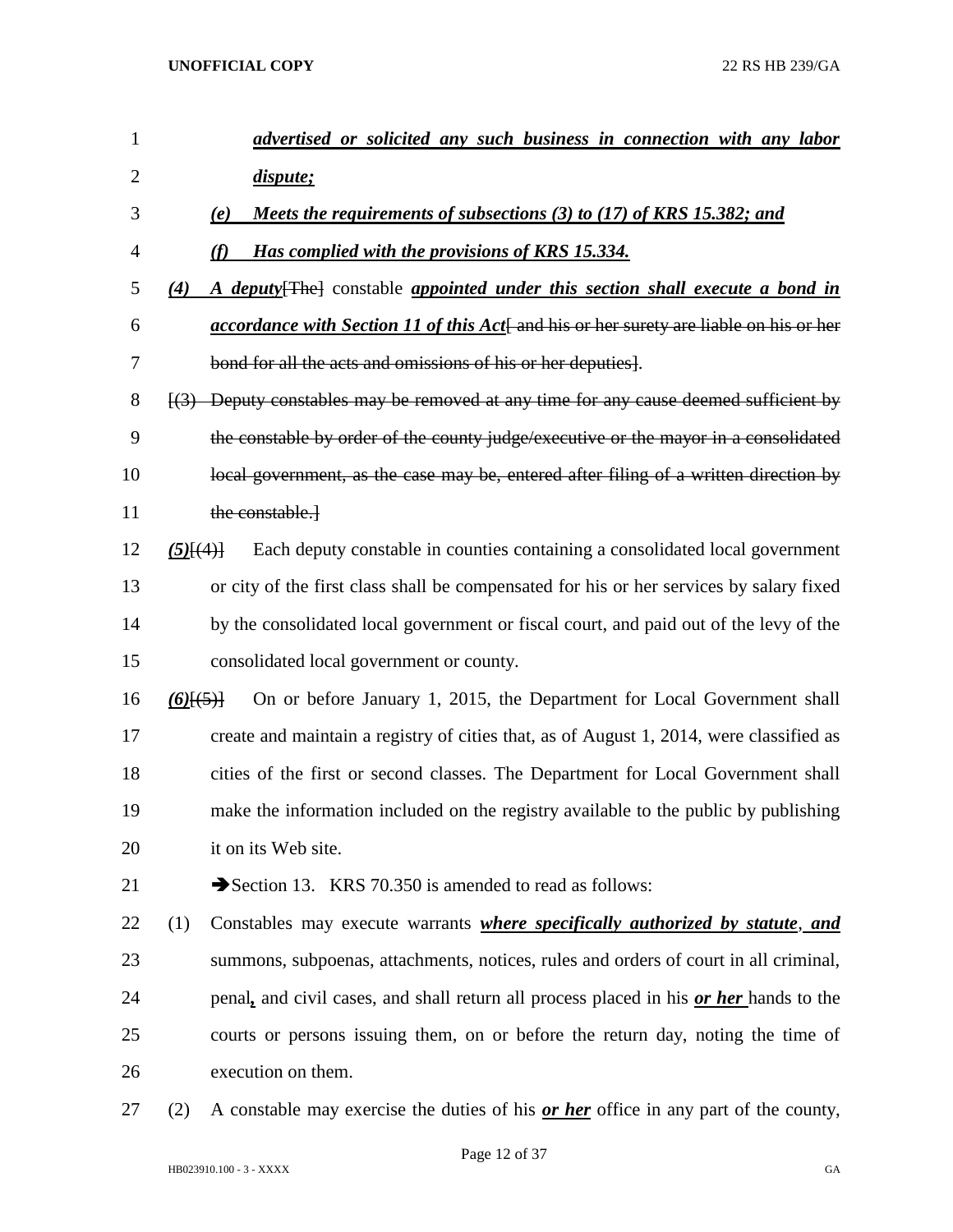but shall not execute any process in which he *or she* is personally interested except fee-bills for his *or her* own service. He *or she* shall not levy on or sell land, or any interest therein.

 (3) The constable shall not be compelled to receive a precept, fee-bill or order for witness attendance, or other claim against any person who is known to be and to reside out of his *or her* district, unless the precept is in behalf of the Commonwealth or is a precept against property in his *or her* district. But if a constable voluntarily receives such precept, fee-bill, order for witness attendance or 9 other claim, *the constable*<sup>[he]</sup> and his *or her* sureties shall be accountable for the same as if the person it is against resided or was in his *or her* district, or had property therein.

12 Section 14. KRS 70.410 is amended to read as follows:

 Recovery on the constable's *or deputy constable's* bond may be had by motion. *At least* ten (10) days' notice, specifying the grounds of the motion, shall be given. If not executed on all persons liable on the bond, the motion may proceed against those notified.

16 Section 15. KRS 70.430 is amended to read as follows:

17 (1) Constables<del>[ in counties containing a population of over 250,000]</del> on or before the 18 tenth day of each calendar month shall make a report to the county clerk concerning the performance of the duties of office by himself *or herself* and his *or her* deputies*, if deputies have been authorized under Section 12 of this Act,* during

- the next preceding calendar month. *The reports shall be made:*
- *(a) To the county clerk in counties containing an urban-county government or a consolidated local government; or*
- *(b) To the county fiscal court in all other counties.*
- *(2) The reports required under subsection (1) of this section shall be in the form and*
- *include any information required by the office to which the report is to be*
- *submitted under subsection (1) of this section, but shall at a minimum contain:*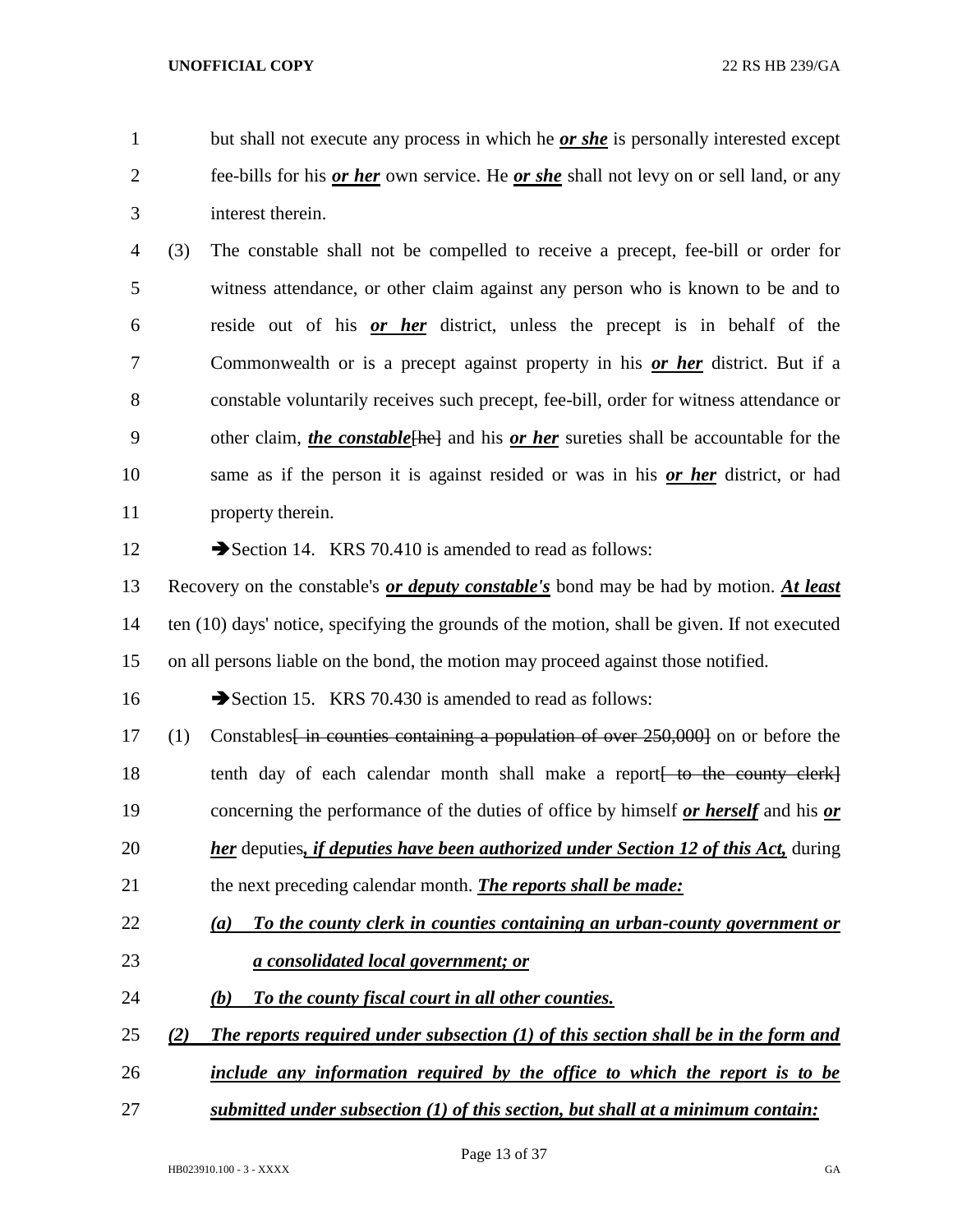| $\mathbf{1}$   | (a) | [Under the heading of civil matters, the report shall contain ]A statement showing       |
|----------------|-----|------------------------------------------------------------------------------------------|
| $\overline{2}$ |     | the total number of each kind of civil processes and orders received, the total          |
| 3              |     | number of each returned executed, returned unexecuted, and not returned and not          |
| 4              |     | $executed;\leftarrow\}$                                                                  |
| 5              |     | A statement showing the amount of any fee or fees collected on each civil<br>(b)         |
| 6              |     | service of process;                                                                      |
| 7              |     | [Under the heading of criminal matters] If the constable is qualified and<br>$(c)$ [(b)] |
| 8              |     | is authorized to execute warrants in criminal matters or otherwise exercise              |
| 9              |     | <i>the powers of a peace officer under Section 1 of this Act</i> , the report shall      |
| 10             |     | eontain] a list of the names and addresses of all persons for whom warrants of           |
| 11             |     | arrest have been obtained by the constable and his <u>or her</u> deputies, noting the    |
| 12             |     | name of the officer obtaining each warrant, the name of the officer executing            |
| 13             |     | each warrant, and indicating the warrants returned executed, returned                    |
| 14             |     | unexecuted, and not returned and not executed; a list of the names and                   |
| 15             |     | addresses of all persons for whom warrants of arrest have been obtained by               |
| 16             |     | others and delivered to the constable and his or her deputies for execution,             |
| 17             |     | noting the name and address of the person obtaining each warrant; the name of            |
| 18             |     | the officer executing it, and indicating the warrants returned executed,                 |
| 19             |     | returned unexecuted, and not returned and not executed; a list of the names              |
| 20             |     | and addresses of all persons arrested by the constable and his or her deputies           |
| 21             |     | without warrant, noting the name of the officer making the arrest and the                |
| 22             |     | cause of the arrest; a list of all the places for which search warrants have been        |
| 23             |     | obtained by the constable and his or her deputies, noting the name of the                |
| 24             |     | officer obtaining each search warrant, the name of the officer executing it, and         |
| 25             |     | indicating the search warrants returned executed, returned and unexecuted,               |
| 26             |     | and not returned, and not executed; and.                                                 |
|                |     |                                                                                          |

*(d)*[(e)] Under the heading of other matters, the report shall contain a *complete*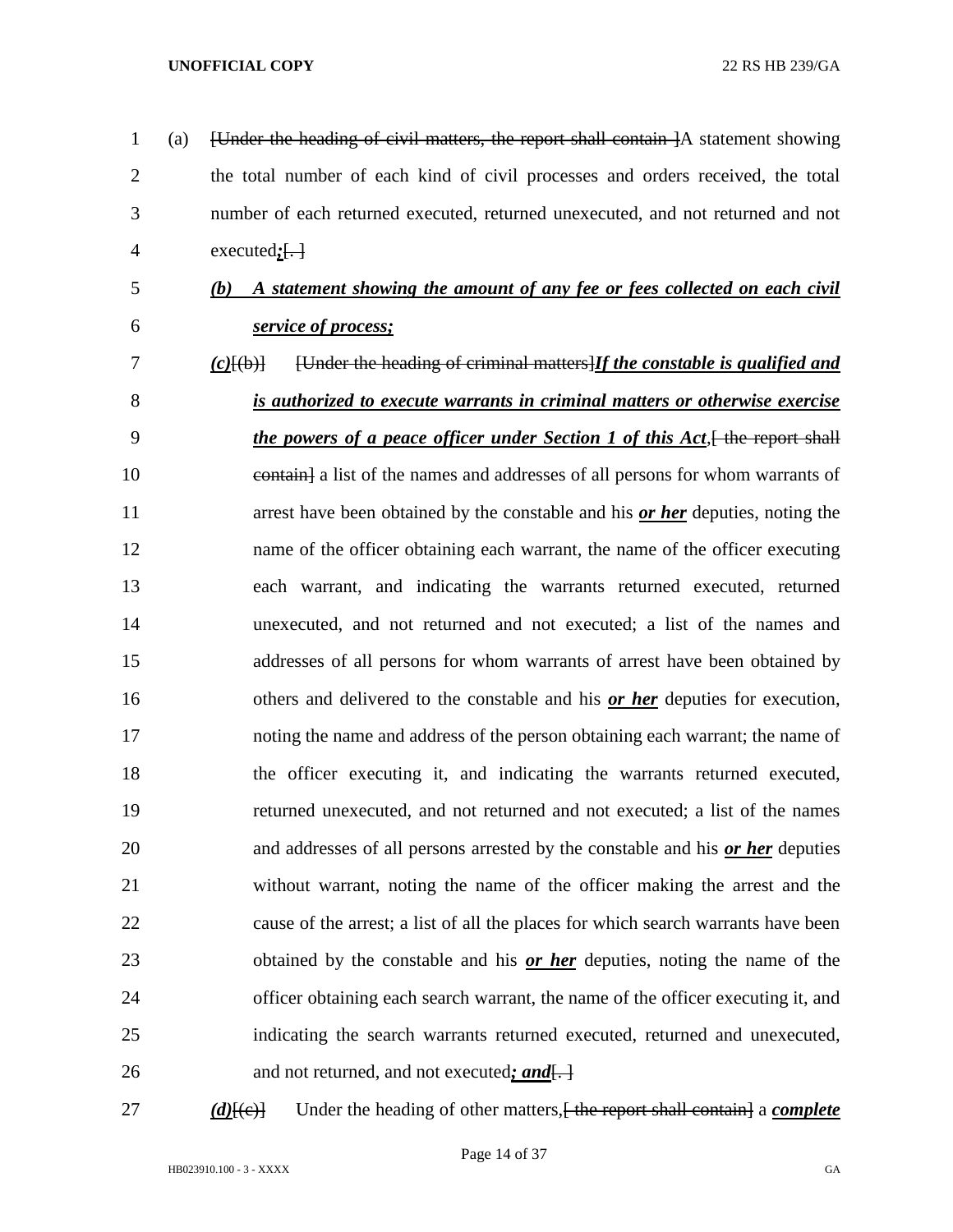| 1              | and detailed to but adequate report upon each and all other acts of the                          |
|----------------|--------------------------------------------------------------------------------------------------|
| $\overline{2}$ | constable and his <i>or her</i> deputies performed under authority, or under color of            |
| 3              | authority, of office.                                                                            |
| $\overline{4}$ | Each monthly report shall be subscribed and sworn to by the constable and<br>$(3)$ [ $(2)$ ]     |
| 5              | such parts thereof as pertain to the acts of his <u>or her</u> deputies beyond his <u>or her</u> |
| 6              | presence shall be deemed to be sworn to upon information and belief. Upon                        |
| 7              | request, [The clerk shall cause] attested copies of the reports shall [thereof to ] be           |
| 8              | promptly delivered to the county judge/executive, the mayor of an urban-county                   |
| 9              | government or consolidated local government, the county attorney, or [and] the                   |
| 10             | attorney for the Commonwealth.                                                                   |
| 11             | In consideration of the collection and administration of the reports<br>(4)<br>(a)<br>1.         |
| 12             | <u>required to be submitted to fiscal courts under subsection <math>(1)(b)</math> of this</u>    |
| 13             | section, the fiscal court or legislative body of any county greater than                         |
| 14             | seventy thousand (70,000) shall be entitled to collect a fee in a sum                            |
| 15             | equal to twenty-five percent (25%) of the total receipts reported each                           |
| 16             | calendar month that were actually collected by the reporting                                     |
| 17             | constable. The administrative fee required by this subsection shall be                           |
| 18             | submitted by the constable at the same time as the report required by                            |
| 19             | subsections $(1)$ and $(2)$ of this section.                                                     |
| 20             | In counties of seventy thousand (70,000) or less, the reports required<br>2.                     |
| 21             | to be submitted to fiscal courts under subsection $(1)(b)$ of this section                       |
| 22             | shall be sufficient.                                                                             |
| 23             | If an urban-county government or a consolidated local government elects<br>(b)                   |
| 24             | by ordinance, the county clerk receiving reports under subsection $(1)(a)$ of                    |
| 25             | this section shall be entitled to collect the administrative fee provided in                     |
| 26             | paragraph (a) of this subsection. If authorized, any fees collected by a                         |
| 27             | county clerk under this subsection may be shared evenly between the county                       |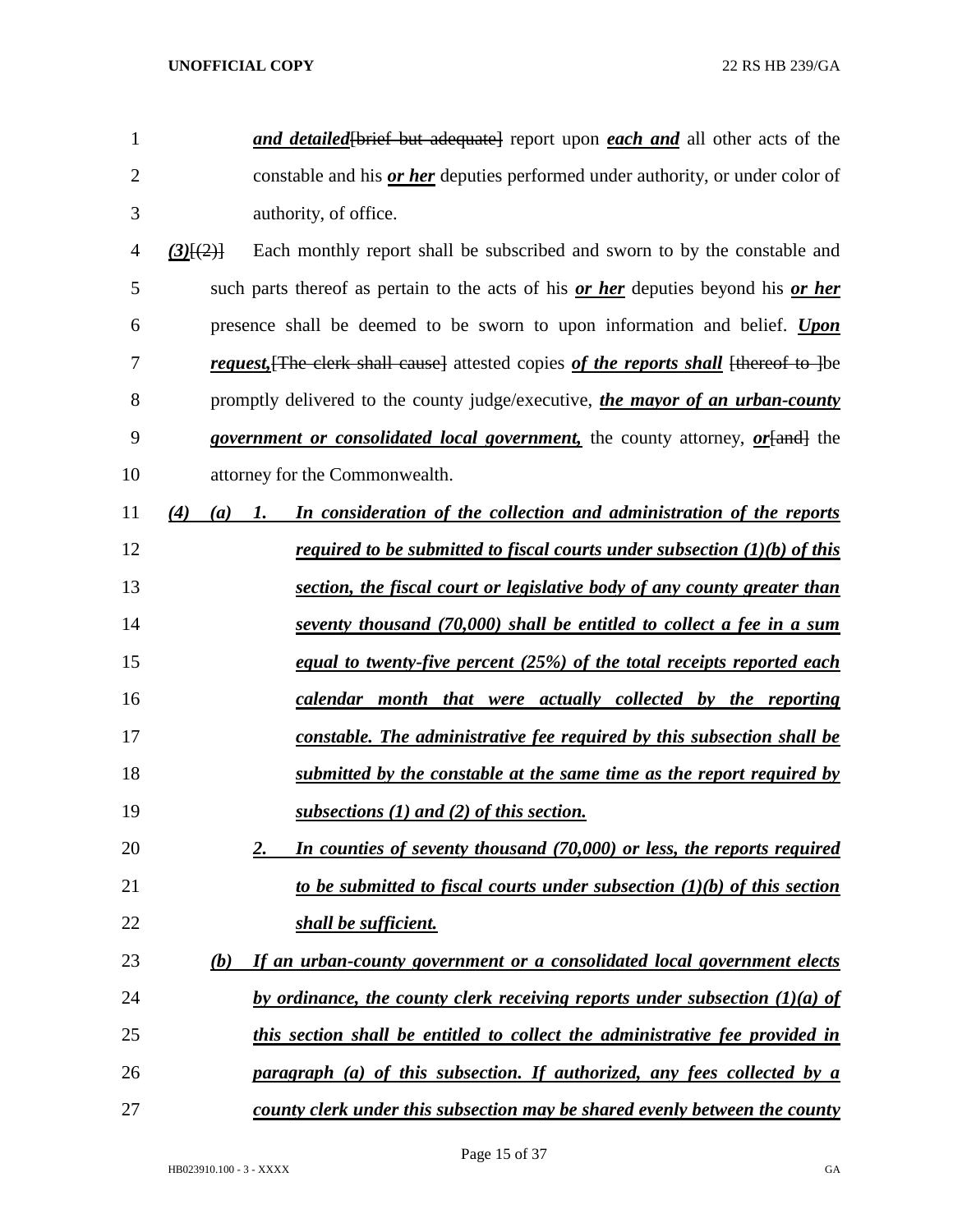| $\mathbf{1}$   |     | <u>clerk and the county government, as provided in the ordinance.</u>                                |
|----------------|-----|------------------------------------------------------------------------------------------------------|
| $\overline{2}$ |     | Section 16. KRS 70.440 is amended to read as follows:                                                |
| 3              |     | No constable or deputy constable in any county <del>[ containing a population of over 250,000]</del> |
| $\overline{4}$ |     | shall make, participate in making, or knowingly permit another to make a false entry, or             |
| 5              |     | omit, or participate in or permit the omission of, any proper entry, in his or her official          |
| 6              |     | books or records, or knowingly make or participate in the making of any false statement              |
| 7              |     | or report, <i>including reports required under Section 15 of this Act, or knowingly take</i>         |
| 8              |     | <i>any action</i> with intent to cheat or defraud the state, the county, or any person.              |
| 9              |     | Section 17. KRS 148.056 is amended to read as follows:                                               |
| 10             | (1) | The commissioner of parks, in his discretion, may employ and commission park                         |
| 11             |     | rangers as the commissioner deems necessary to secure the parks and property of                      |
| 12             |     | the Department of Parks and to maintain law and order and such employees, when                       |
| 13             |     | so commissioned, shall have all of the powers of peace officers and shall have on all                |
| 14             |     | parks property and on public highways transversing such property in all parts of the                 |
| 15             |     | state the same powers with respect to criminal matters and enforcement of the laws                   |
| 16             |     | relating thereto as sheriffs, constables <b>granted peace officer powers</b> and police              |
| 17             |     | officers in their respective jurisdictions, and shall possess all the immunities and                 |
| 18             |     | matters of defense now available or hereafter made available to sheriffs.                            |
| 19             |     | eonstables] and police officers in any suit brought against them in consequence of                   |
| 20             |     | acts done in the course of their employment.                                                         |
| 21             | (2) | The designation of any such employee as a peace officer shall be governed by the                     |
| 22             |     | provisions of KRS 61.300 except that he shall not be required to have resided in the                 |
| 23             |     | county wherein he is to serve for a period of at least two (2) years, and he shall be                |
| 24             |     | required to file his photograph and affidavit only with the Franklin county clerk.                   |
| 25             | (3) | Any employee so commissioned shall be required to execute bond, subject to the                       |

- provisions of KRS 62.170, for the faithful and lawful performance of his duties.
- 27 Section 18. KRS 150.100 is amended to read as follows:

Page 16 of 37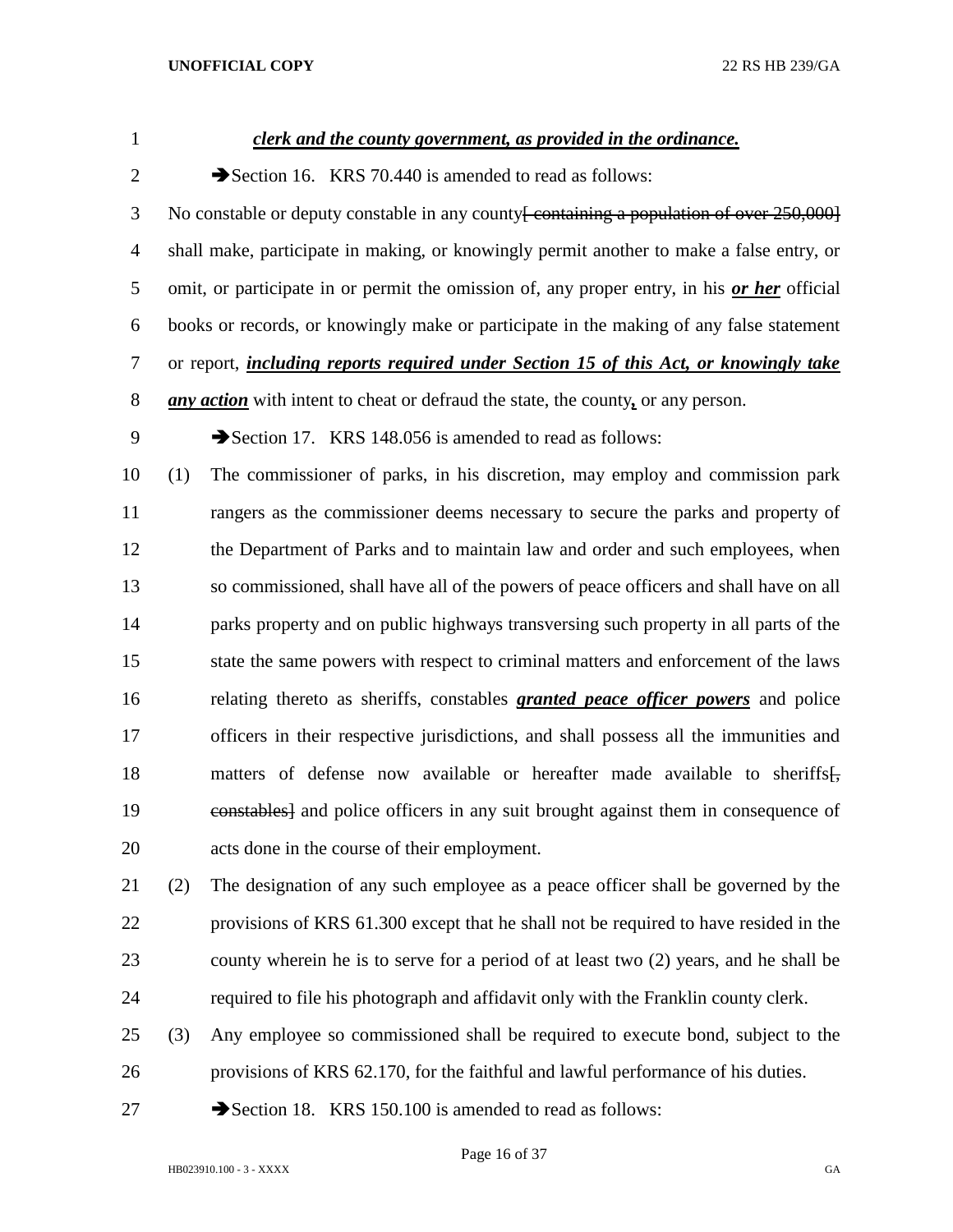The commissioner, all personnel of the department and all officers and other persons appointed by the commissioner may execute any process issued by a court, enforcing the provisions of this chapter or any law relating to the propagation or protection of fish and 4 wildlife in the same manner as any constable or estimate orly sheet if. To accomplish that purpose they may call any peace officer or other person to their aid.

Section 19. KRS 164.955 is amended to read as follows:

 (1) Police officers so appointed shall be peace officers and conservators of the peace. They shall have general police powers including the power to arrest, without process, all persons who within their view commit any crime or misdemeanor. They shall possess all of the common law and statutory powers, privileges, and immunities of sheriffs, except that they shall be empowered to serve civil process to the extent authorized by the employing governing board of the respective public postsecondary education institution employing them. Without limiting the generality of the foregoing, such police officers are hereby specifically authorized and empowered, and it shall be their duty:

 (a) To preserve the peace, maintain order and prevent unlawful use of force or violence or other unlawful conduct on the campuses of their respective institutions, and to protect all persons and property located thereon from injury, harm and damage; and

 (b) To enforce, and to assist the officials of their respective institutions in the enforcement of, the lawful rules and regulations of said institution, and to assist and cooperate with other law enforcement agencies and officers. Provided, however, that such police officers shall exercise the powers herein granted upon any real property owned or occupied by their respective institutions, including the streets passing through and adjacent thereto. Said powers may be exercised in any county of the Commonwealth where the institution owns, uses, or occupies property. Additional jurisdiction may be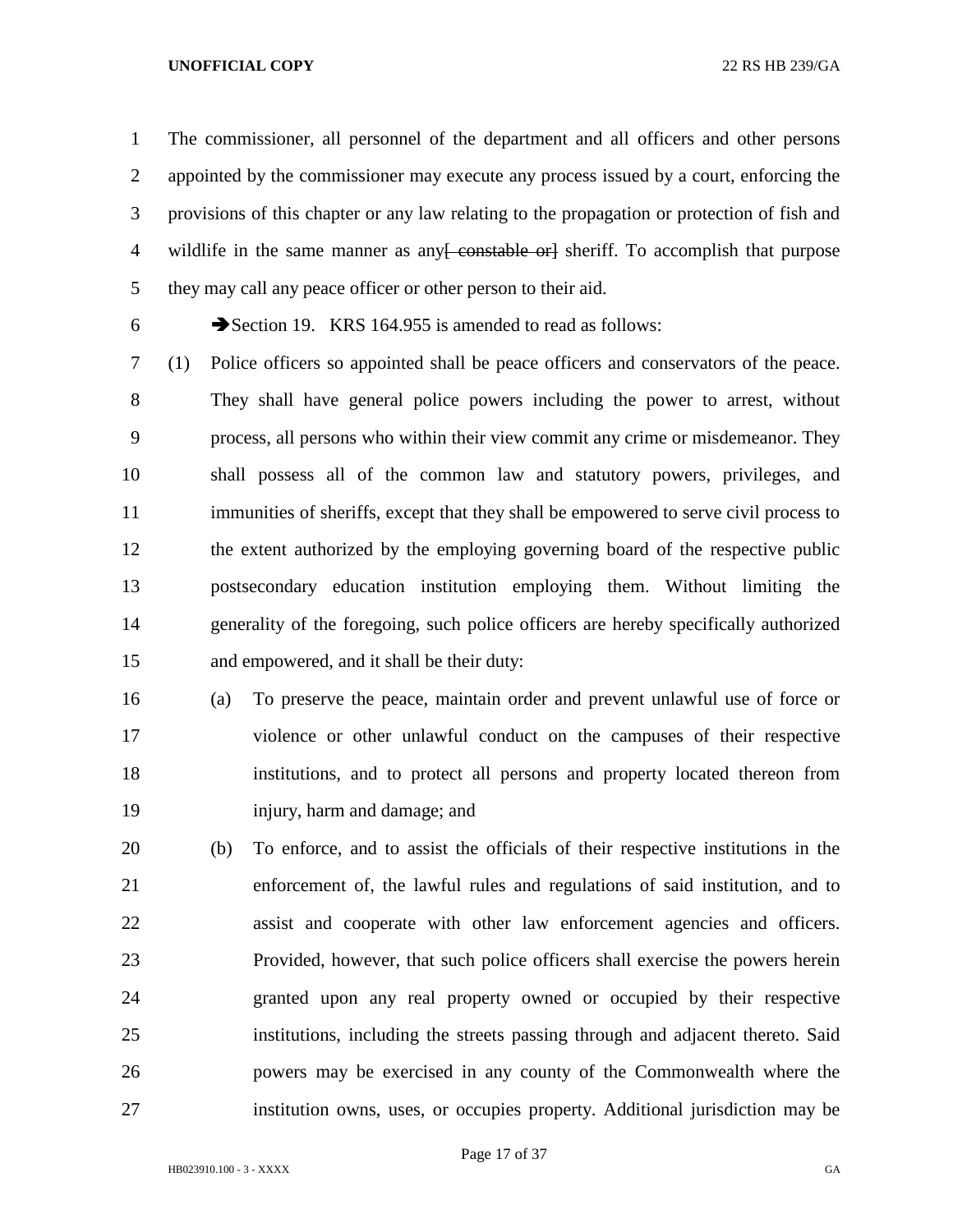| $\mathbf{1}$   |     |     | established by agreement with the chief of police of the municipality or sheriff        |
|----------------|-----|-----|-----------------------------------------------------------------------------------------|
| $\overline{2}$ |     |     | of the county or the appropriate law enforcement agency in which such                   |
| 3              |     |     | property is located, dependent upon the jurisdiction involved.                          |
| $\overline{4}$ | (2) |     | Police officers may exercise their powers away from the locations described in          |
| 5              |     |     | subsection (1) of this section only upon the following conditions:                      |
| 6              |     | (a) | When in immediate pursuit of an actual or suspected violator of the law;                |
| $\tau$         |     | (b) | When authorized to do so pursuant to the agreement authorized by subsection             |
| 8              |     |     | $(1)$ of this section;                                                                  |
| 9              |     | (c) | When requested to act by the chief of police of the city or county in which the         |
| 10             |     |     | institution's property is located;                                                      |
| 11             |     | (d) | When requested to act by the sheriff of the county in which the institution's           |
| 12             |     |     | property is located;                                                                    |
| 13             |     | (e) | When requested to act by the commissioner of the Department of Kentucky                 |
| 14             |     |     | State Police;                                                                           |
| 15             |     | (f) | When requested to act by the authorized delegates of those persons or                   |
| 16             |     |     | agencies listed in paragraph $(c)$ , $(d)$ , or $(e)$ of this subsection;               |
| 17             |     | (g) | When requested to assist a state, county or municipal police officer, sheriff, or       |
| 18             |     |     | other peace officer in the performance of his lawful duties; or                         |
| 19             |     | (h) | When operating under an interlocal cooperation agreement pursuant to KRS                |
| 20             |     |     | Chapter 65.                                                                             |
| 21             | (3) |     | Police officers appointed pursuant to KRS 164.950 to 164.980 shall have, in             |
| 22             |     |     | addition to the other powers enumerated herein, the power to conduct investigations     |
| 23             |     |     | anywhere in this Commonwealth, provided the investigation relates to criminal           |
| 24             |     |     | offenses which occurred on property owned, leased, or controlled by the public          |
| 25             |     |     | postsecondary education institution. Where desirable and at the discretion of the       |
| 26             |     |     | public postsecondary education institution's police officials, the institution's police |
| 27             |     |     | department may coordinate said investigations with any law enforcement agency of        |

Page 18 of 37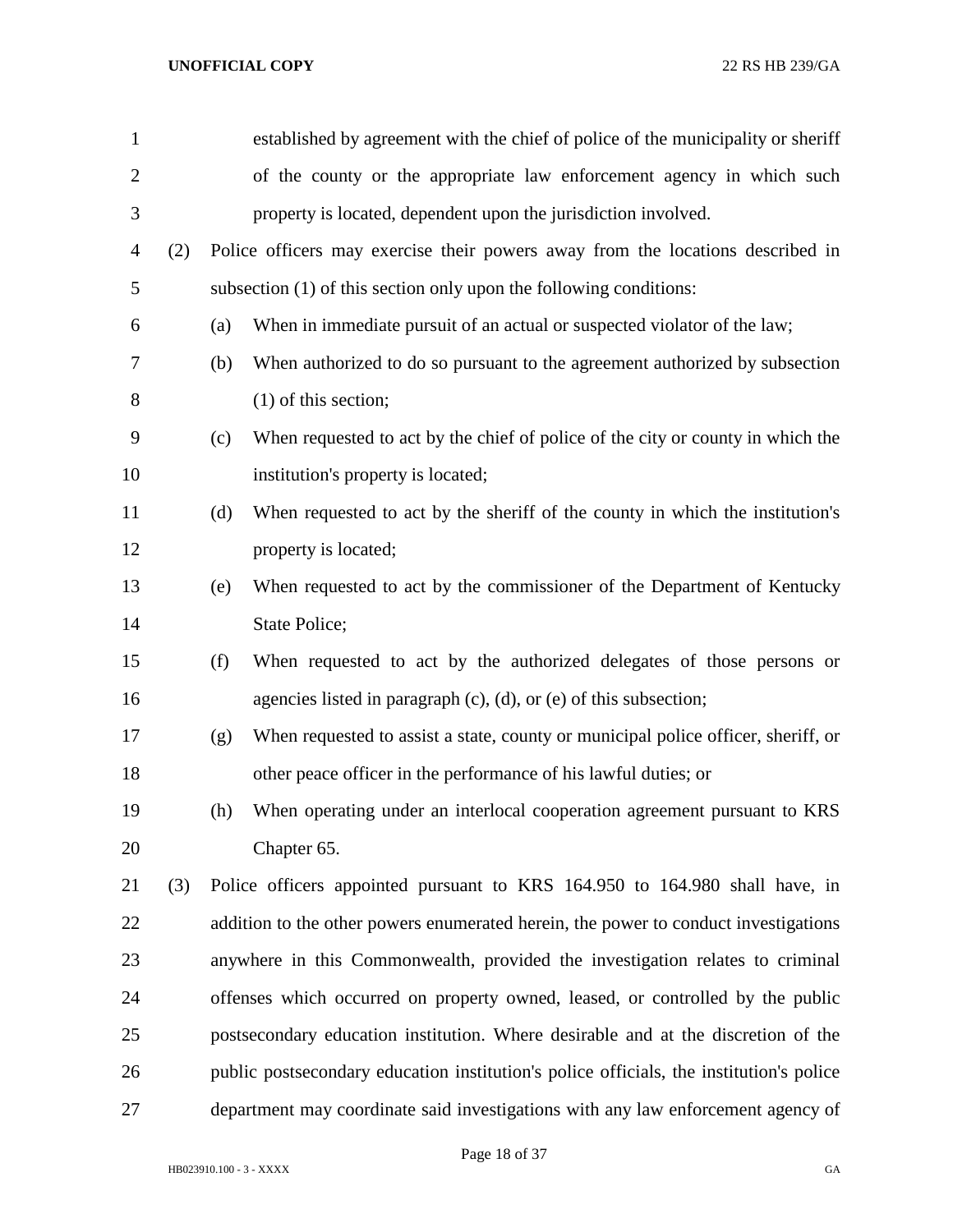- this Commonwealth or with agencies of the federal government.
- (4) Police departments created and operated by the governing boards of public postsecondary education institutions shall, for all purposes, be deemed public police departments and the sworn police officers thereof are, for all purposes, deemed public police officers.
- (5) Nothing in KRS 164.950 to 164.980 shall be construed as a diminution or modification of the authority or responsibility of any city or county police department, the Department of Kentucky State Police, sheriff, constable *granted police powers*, or other peace officer either on the property of an institution of postsecondary education or otherwise. *Nor shall anything in KRS 164.950 to 164.980 be construed as a diminution or modification of the authority or responsibility of any constable.*
- 13 Section 20. KRS 183.881 is amended to read as follows:
- (1) Safety and security officers so appointed shall be peace officers and conservators of the peace. They shall have general police powers to arrest, without process, all persons who within their view commit any crime or misdemeanor. They shall possess all of the common law and statutory powers, privileges, and immunities of sheriffs, except that they shall be empowered to serve civil process to the extent authorized by the employing airport board. Without limiting the generality of the foregoing, such safety and security officers are hereby specifically authorized and empowered, and it shall be their duty:
- (a) To preserve the peace, maintain order and prevent unlawful use of force or violence or other unlawful conduct on the airport facility of their respective airport board, and to protect all persons and property located thereon from injury, harm and damage;
- (b) To enforce, and to assist officials of their respective airport boards in the enforcement of the lawful rules and regulations of said airport board, and to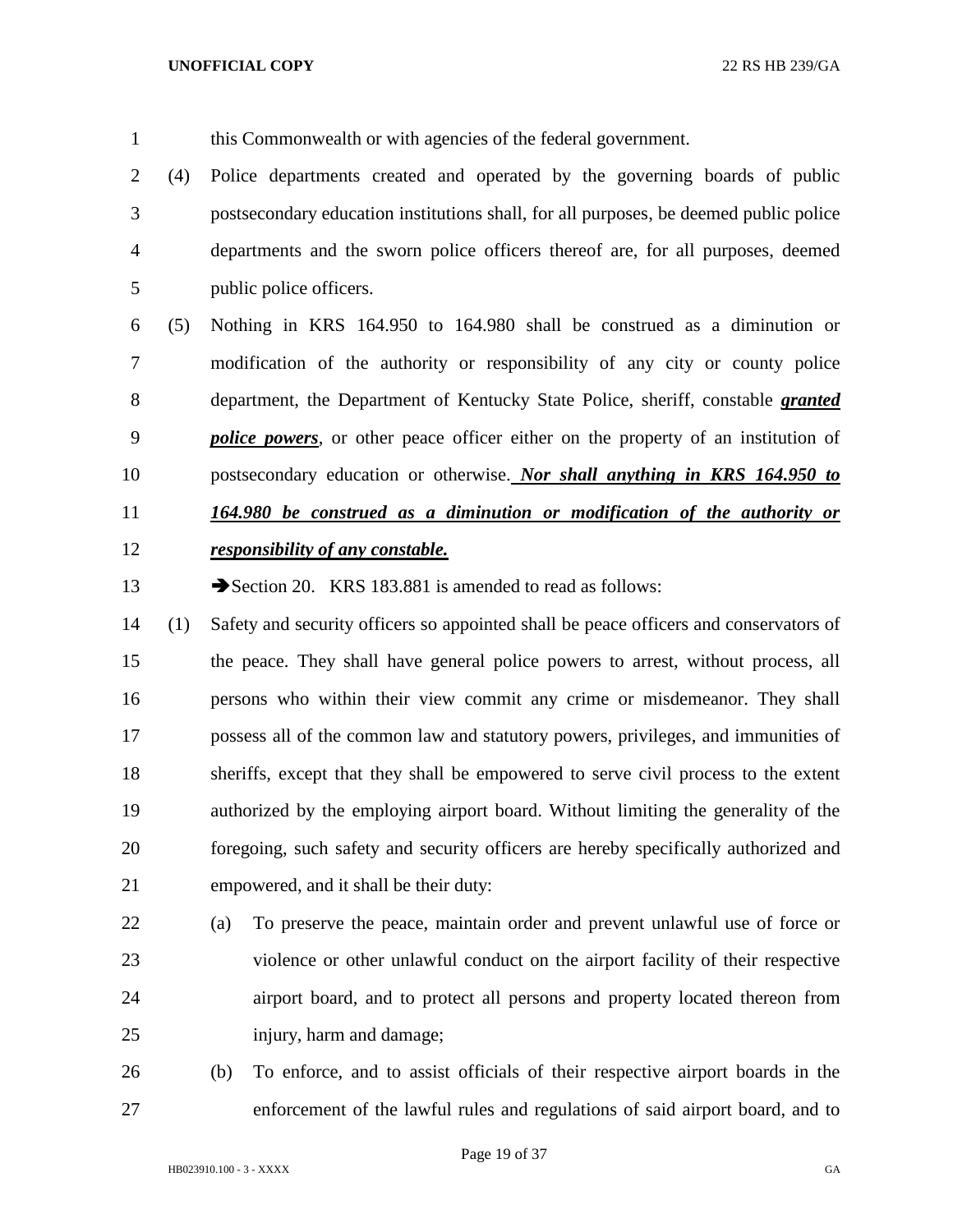| $\mathbf{1}$   |     |     | assist and cooperate with the law enforcement agencies and officers.                |
|----------------|-----|-----|-------------------------------------------------------------------------------------|
| $\overline{2}$ |     |     | Provided, however, that such safety and security officers shall exercise the powers |
| 3              |     |     | herein granted upon any real property owned or occupied by their respective airport |
| $\overline{4}$ |     |     | boards including the streets passing through and adjacent thereto. Said powers may  |
| 5              |     |     | be exercised in any county of the Commonwealth where the airport board owns,        |
| 6              |     |     | uses, or occupies property. Additional jurisdiction may be established by agreement |
| 7              |     |     | with the chief of police of the municipality or sheriff of the county or the        |
| 8              |     |     | appropriate law enforcement agency in which such property is located, dependent     |
| 9              |     |     | upon the jurisdiction involved.                                                     |
| 10             | (2) |     | Safety and security officers may exercise their powers away from the locations      |
| 11             |     |     | described in subsection (1) of this section only upon the following conditions:     |
| 12             |     | (a) | When in hot pursuit of an actual or suspected violator of the law;                  |
| 13             |     | (b) | When authorized to do so pursuant to the agreement authorized by subsection         |
| 14             |     |     | $(1)$ of this section;                                                              |
| 15             |     | (c) | When requested to act by the chief of police of the city or county in which the     |
| 16             |     |     | airport board's property is located;                                                |
| 17             |     | (d) | When requested to act by the sheriff of the county in which the airport board's     |
| 18             |     |     | property is located;                                                                |
| 19             |     | (e) | When requested to act by the commissioner of the Department of Kentucky             |
| 20             |     |     | State Police;                                                                       |
| 21             |     | (f) | When requested to act by the authorized delegates of those persons or               |
| 22             |     |     | agencies listed in paragraph (c), (d) or (e) of this subsection $\left[$ above];    |
| 23             |     | (g) | When requested to assist a state, county, or municipal police officer, sheriff,     |
| 24             |     |     | or other peace officer in the performance of his or her lawful duties; or           |
| 25             |     | (h) | When operating under an interlocal cooperation agreement pursuant to KRS            |
| 26             |     |     | Chapter 65.                                                                         |
|                |     |     |                                                                                     |

(3) Safety and security officers appointed pursuant to KRS 183.110 and 183.880 to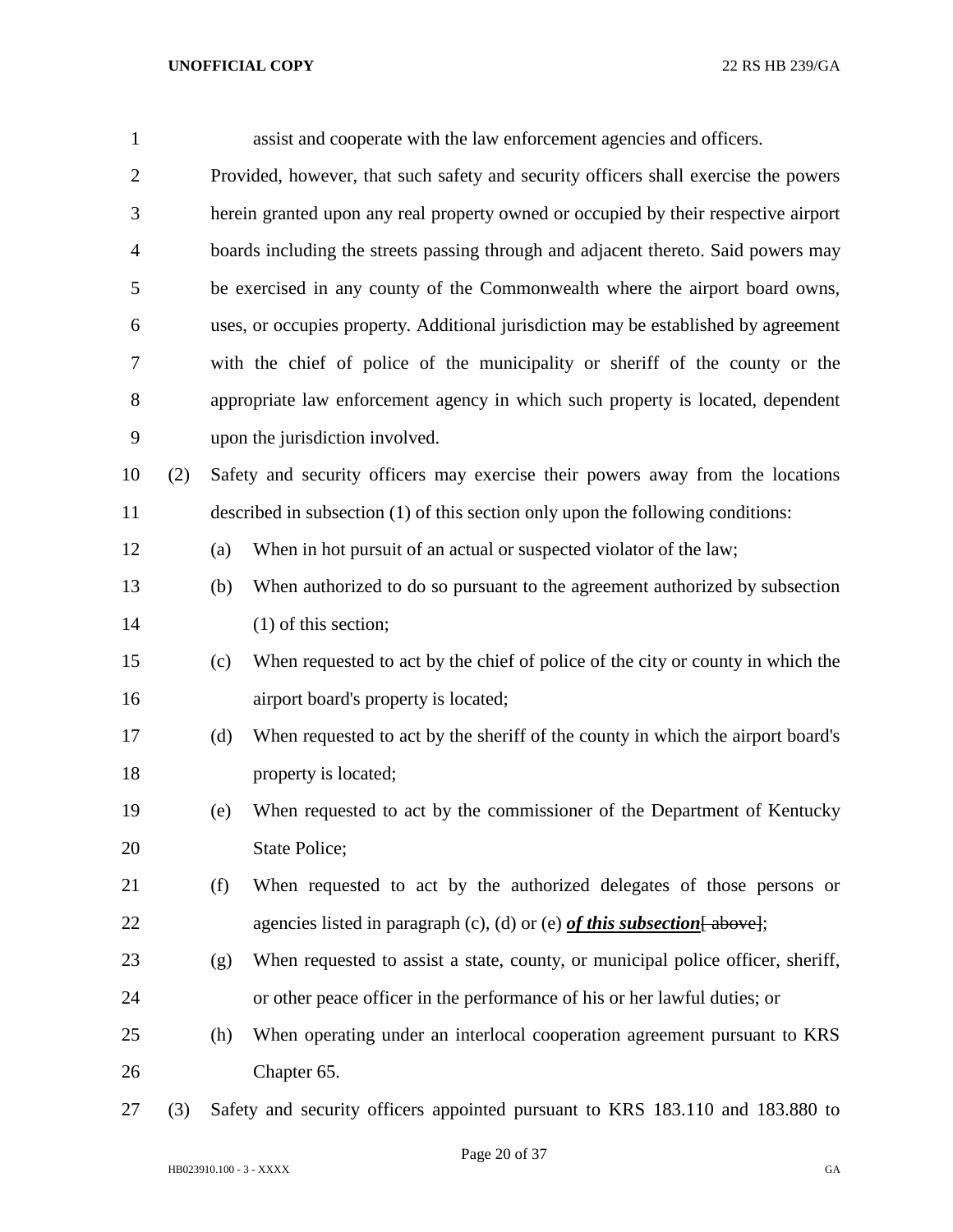183.886 shall have, in addition to the other powers enumerated herein, the power to conduct investigations anywhere in this Commonwealth, provided such investigation relates to criminal offenses which occurred on property owned, leased, or controlled by the airport board. Where desirable and at the discretion of the airport board's police officials, the airport board's safety and security department may coordinate said investigations with any law enforcement agency of this Commonwealth or with agencies of the federal government.

 (4) Safety and security departments created and operated by the airport boards shall, for all purposes, be deemed public police departments and the sworn safety and security officers thereof are, for all purposes, deemed public police officers.

 (5) Nothing in KRS 183.110 and 183.880 to 183.886 shall be construed as a diminution or modification of the authority or responsibility of any city or county police department, the Department of Kentucky State Police, sheriff, constable *granted police powers*, or other peace officer either on the property of an airport board or otherwise. *Nor shall anything in KRS 183.110 and 183.880 to 183.886 be construed as a diminution or modification of the authority or responsibility of* 

*any constable.*

18 Section 21. KRS 189.950 is amended to read as follows:

 (1) No motor vehicle, except those designated under KRS 189.910 to 189.950 as emergency vehicles, shall be equipped with, nor shall any person use upon a vehicle, any siren, whistle, or bell. Any vehicle may be equipped with a theft alarm signal device which shall be so arranged that it cannot be used as an ordinary warning signal.

 (2) No motor vehicle, except those designated under KRS 189.910 to 189.950 as emergency vehicles, shall be equipped with, nor shall any person use upon a vehicle any red or blue flashing, revolving, or oscillating light or place a red light on the front thereof. This subsection shall not apply to the use of red flashing lights on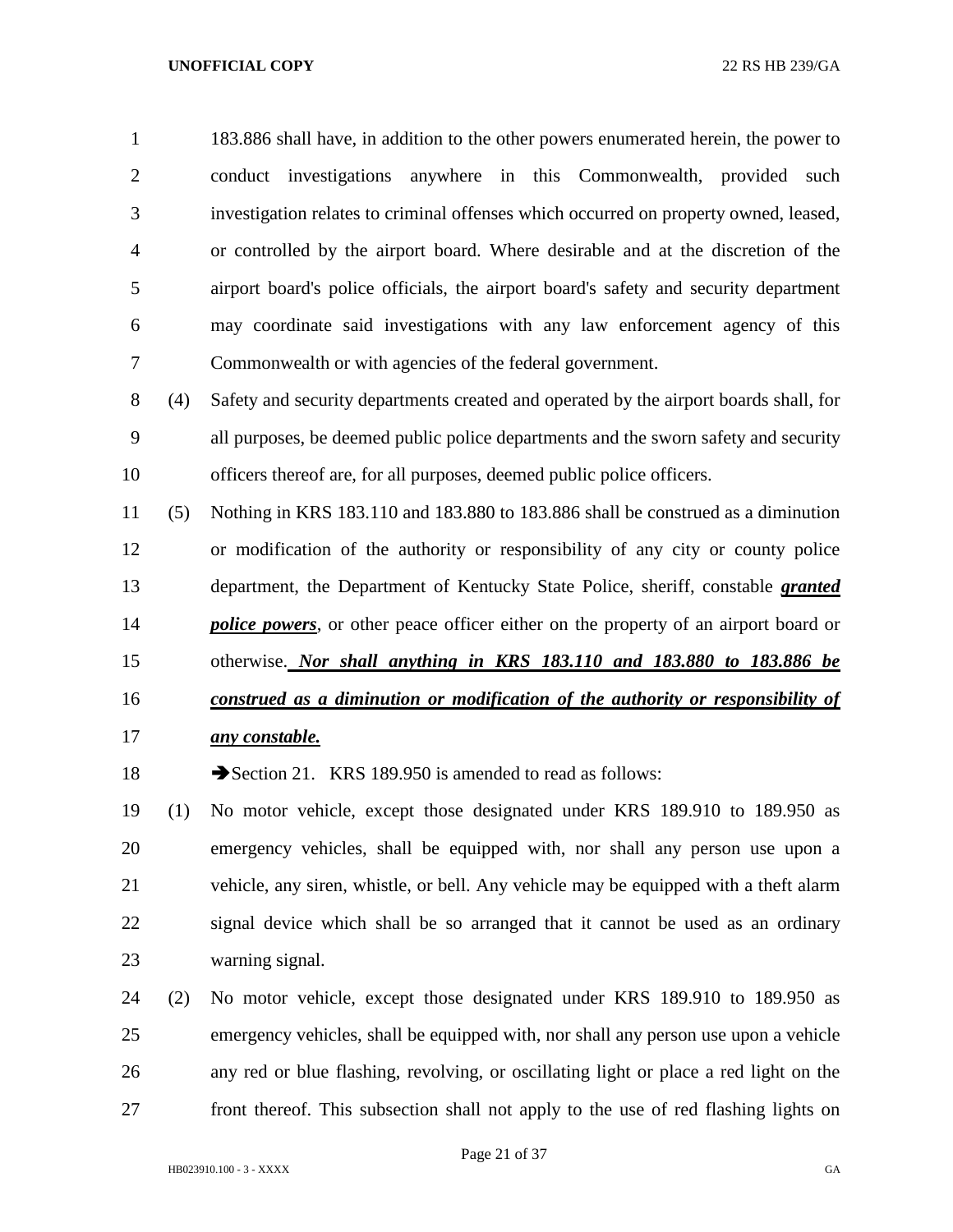school buses or to stop lights or turn signals at the rear of any motor vehicle. (3) Except as otherwise provided for in this section, a person shall not illuminate a blue

- light that is affixed to a motor vehicle while operating the motor vehicle on a highway. This subsection shall not apply to:
- (a) Any light on a motorcycle that is not affixed to the front of the motorcycle; or
- 
- 

(b) Nonhalogen headlamps that have a slight blue tint and meet United States

Department of Transportation regulations.

 (4) No motor vehicle, except those designated under KRS 189.910 to 189.950 as public safety vehicles, shall be equipped with, nor shall any person use upon any vehicle any yellow flashing, revolving, or oscillating light. This subsection shall not apply to the use of yellow lights for turn signals; or to emergency flasher lights for use when warning the operators of other vehicles of the presence of a vehicular traffic requiring the exercise of unusual care in approaching, overtaking, or passing; or to vehicles operated by mail carriers while on duty; funeral escort vehicles and church buses.

 (5) Any person who is a regular or voluntary member of any fire department furnishing fire protection for a political subdivision of the state or any person who is a regular or voluntary member of a rescue squad may equip his *or her* vehicle with red flashing, rotating, or oscillating lights and a siren, bell, or exhaust whistle if he *or her* has first been given permission, in writing, to do so by the chief of the fire department or rescue squad. He *or she* may use such lights and equipment only while proceeding to the scene of a fire or other emergency or to a location where another emergency vehicle is on emergency call in the performance of his *or her* official duties as a member of a fire department or rescue squad.

 (6) *(a)* Any constable *meeting the requirements of subsection (2) of Section 1 of this Act* may, upon approval of the fiscal court in the county of jurisdiction*, the legislative council of an urban-county government, or the legislative*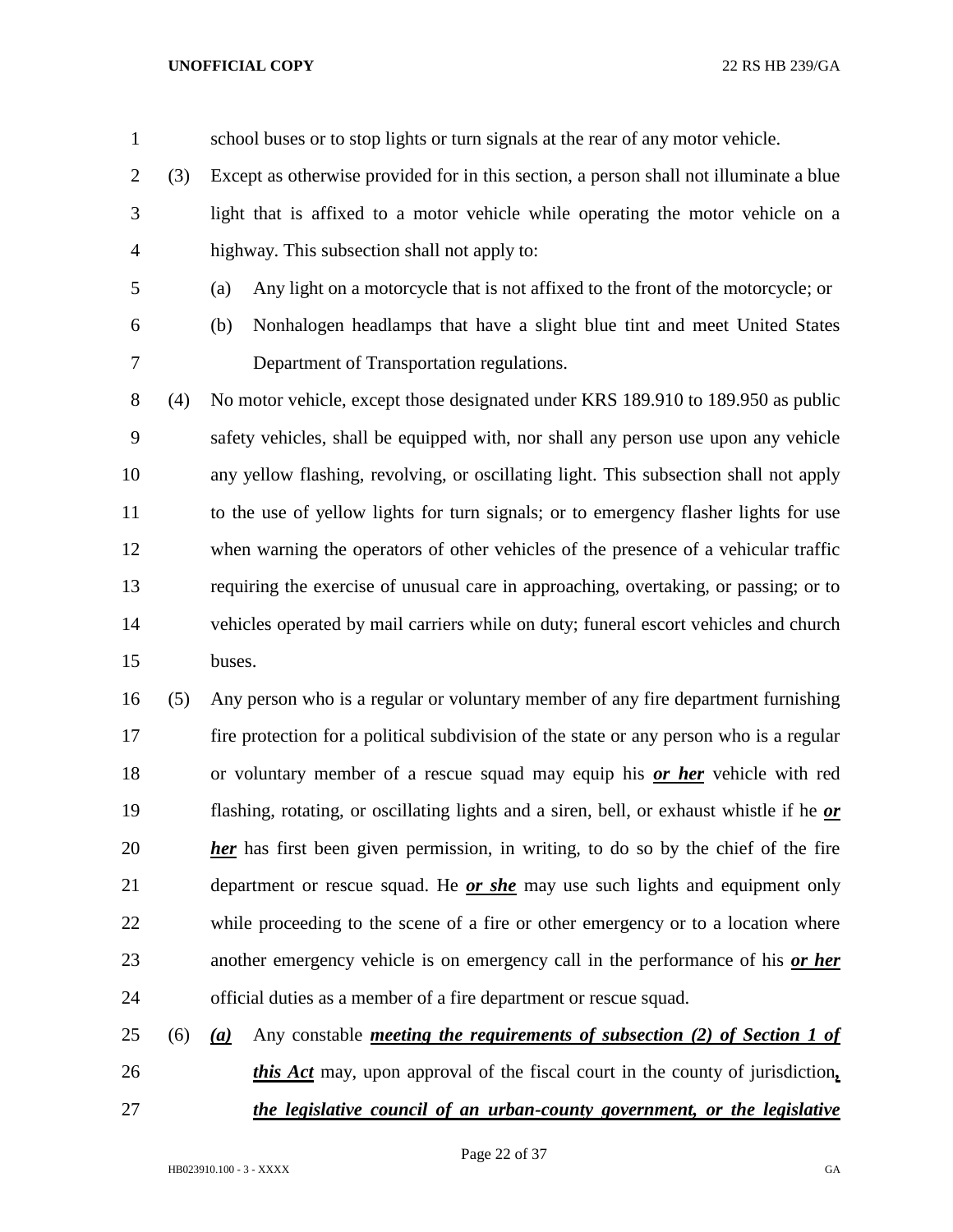| 1              |           | <b>body of a consolidated local government</b> , equip vehicles used by said officer |
|----------------|-----------|--------------------------------------------------------------------------------------|
| $\overline{2}$ |           | as emergency vehicles with one (1) or more flashing, rotating or oscillating         |
| 3              |           | blue lights, visible under normal atmospheric condition from a distance of five      |
| 4              |           | hundred (500) feet to the front of such vehicle, and a siren, whistle or bell,       |
| 5              |           | capable of emitting a sound audible under normal conditions from a distance          |
| 6              |           | of not less than five hundred (500) feet. This equipment shall be in addition to     |
| 7              |           | any other equipment required by the motor vehicle laws. Any constable                |
| 8              |           | authorized by the fiscal court to utilize blue lights and a siren pursuant to this   |
| 9              |           | section shall maintain at least the insurance described by KRS 304.39-110.           |
| 10             | (b)       | Any constable who has successfully completed a basic training course,<br>1.          |
| 11             |           | as established by KRS 15.440, at a school certified or recognized by                 |
| 12             |           | the Kentucky Law Enforcement Council, and who maintains his or                       |
| 13             |           | her certification as a peace officer pursuant to KRS 15.380 through                  |
| 14             |           | his or her term of office as a constable, may equip vehicles used by                 |
| 15             |           | that officer as emergency vehicles with one (1) or more flashing,                    |
| 16             |           | rotating, or oscillating blue lights, visible under normal atmospheric               |
| 17             |           | conditions from a distance of five hundred (500) feet to the front of the            |
| 18             |           | vehicle, and a siren, whistle, or bell, capable of emitting a sound                  |
| 19             |           | audible under normal conditions from a distance of not less than five                |
| 20             |           | hundred (500) feet. This equipment shall be in addition to any other                 |
| 21             |           | equipment required by the motor vehicle laws. Any constable                          |
| 22             |           | <i>authorized to use blue lights and a siren pursuant to this section shall</i>      |
| 23             |           | maintain at least the insurance described by KRS 304.39-110.                         |
| 24             | <u>2.</u> | The fiscal court in the county of jurisdiction, the legislative council of an        |
| 25             |           | urban-county government, or the legislative body of a consolidated local             |
| 26             |           | government may revoke this authorization, if the fiscal court, the council, or       |
| 27             |           | the body determines an issue of public safety or abuse by the constable.             |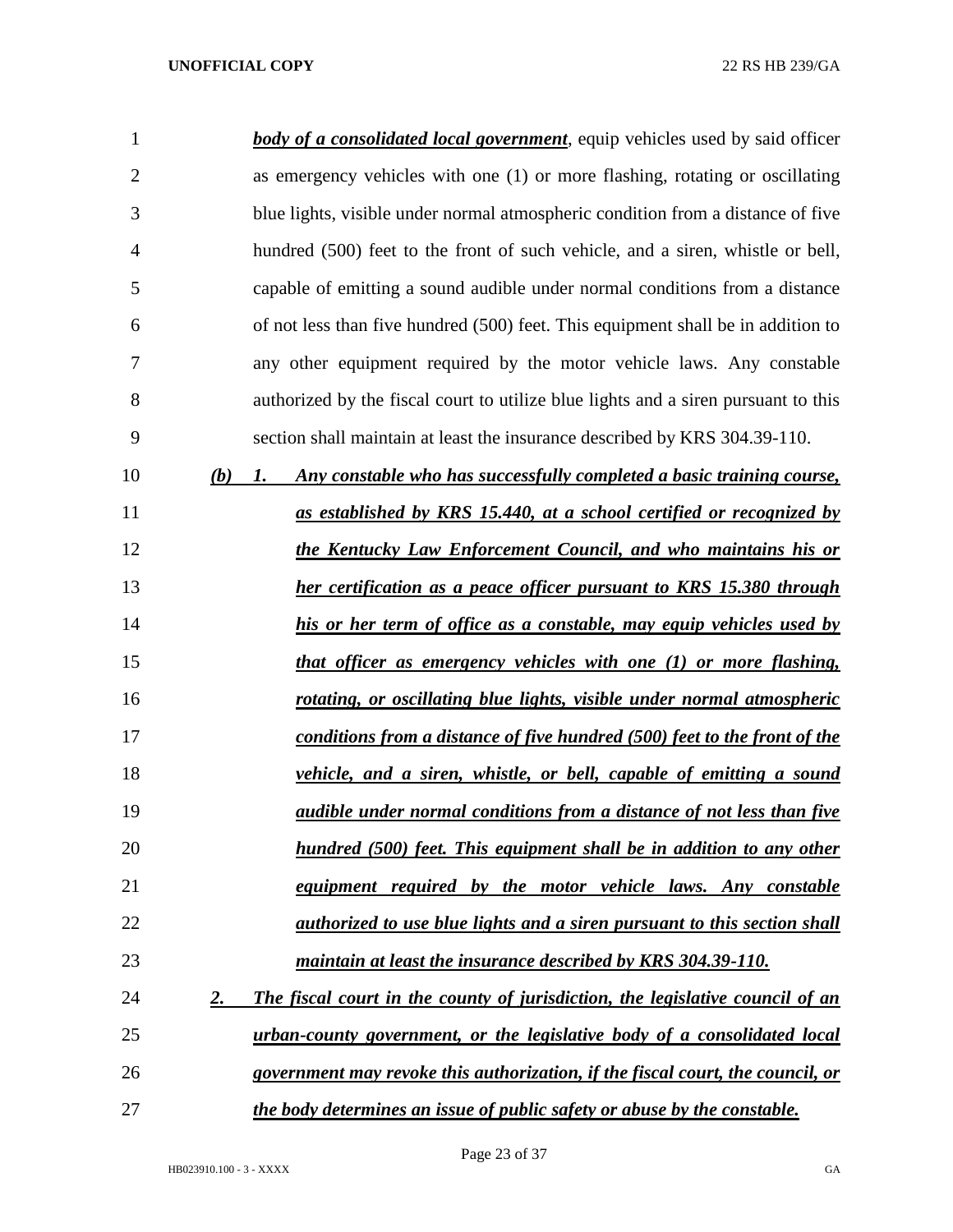(7) Any person who is a paid or voluntary member of any ambulance service furnishing emergency medical services for a political subdivision of the state may equip his *or her* vehicle with red flashing, rotating, or oscillating lights and a siren, bell, or exhaust whistle if he *or she* has first been given permission, in writing, to do so by the chief or director of the ambulance service. He *or she* may use such lights and equipment only while proceeding to the scene of an emergency, a medical facility, or to a location where another emergency vehicle is on emergency call in the performance of his *or her* official duties as a member of the ambulance service.

9 Section 22. KRS 230.240 is amended to read as follows:

 (1) In addition to the employees referred to in KRS 230.230, the executive director of the racing commission may employ, dismiss, or take other personnel action and determine the reasonable compensation of stewards, supervisors of mutuels, veterinarians, inspectors, accountants, security officers, and other employees deemed by the executive director to be essential at or in connection with any horse race meeting and in the best interest of racing. Three (3) Thoroughbred stewards shall be employed at each Thoroughbred race meeting. Two (2) stewards shall be employed and compensated by the Commonwealth, subject to reimbursement by the racing associations pursuant to subsection (3) of this section. One (1) Thoroughbred steward shall be employed and compensated by the racing association hosting the race meeting. Three (3) standardbred judges shall be employed at each standardbred race meeting. Two (2) standardbred judges shall be employed and compensated by 22 the Commonwealth, subject to reimbursement by the racing associations pursuant to subsection (3) of this section. One (1) standardbred judge shall be employed and compensated by the racing association hosting the race meeting. The security officers shall be peace officers and conservators of the peace on racing commission property and at all race tracks and grounds in the Commonwealth and shall possess all the common law and statutory powers and privileges now available or hereafter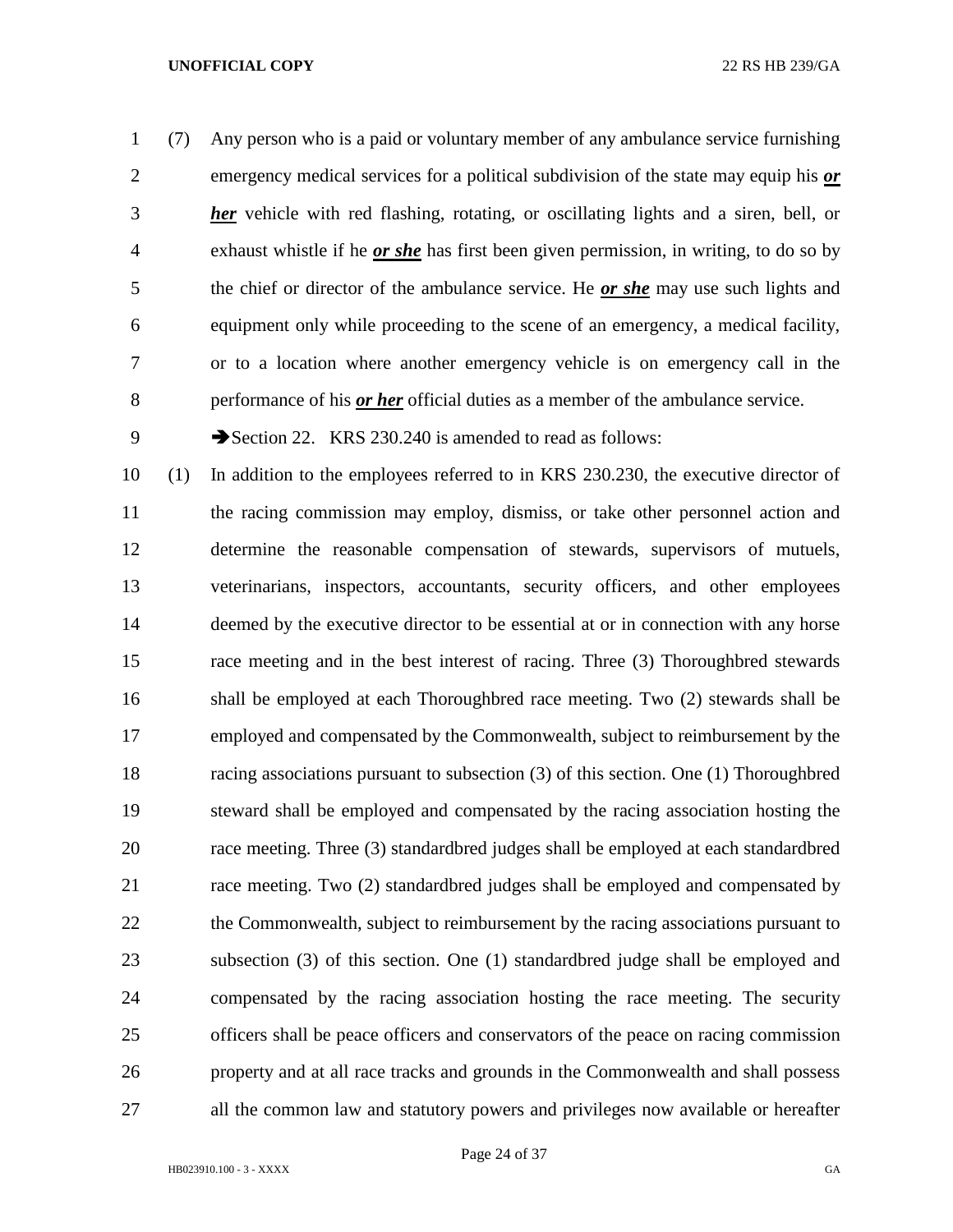made available to sheriffs, constables *granted police powers*, and police officers for the purpose of enforcing all laws relating directly or indirectly to the conduct of horse racing and pari-mutuel wagering thereon, or the enforcement of laws relating to the protection of persons or property on premises licensed by the racing commission. The racing commission, for the purpose of maintaining integrity and honesty in racing, shall prescribe by administrative regulation the powers and duties of the persons employed under this section and qualifications necessary to competently perform their duties. In addition, the racing commission shall be responsible for seeing that racing officials employed under the provisions of this section have adequate training to perform their duties in a competent manner.

 (2) The racing commission shall promulgate administrative regulations for effectively preventing the use of improper devices, and restricting or prohibiting the use and administration of drugs or stimulants or other improper acts to horses prior to the horse participating in a race. The racing commission may acquire, operate, and maintain, or contract for the maintenance and operation of, a testing laboratory and related facilities, for the purpose of saliva, urine, or other tests, and to purchase supplies and equipment for and in connection with the laboratory or testing processes. The expense of the laboratory or other testing processes, whether furnished by contract or otherwise, together with all supplies and equipment used in connection therewith, shall be paid by the various associations licensed under this chapter in the manner and in proportions as the racing commission shall by administrative regulation provide.

 (3) The compensation of the employees referred to in this section shall be paid by the licensee conducting the horse race meeting in connection with which the employees are utilized or employed. The salary of the executive director to the racing commission shall be prorated among and paid by the various associations licensed under this chapter in the manner as the racing commission shall, by administrative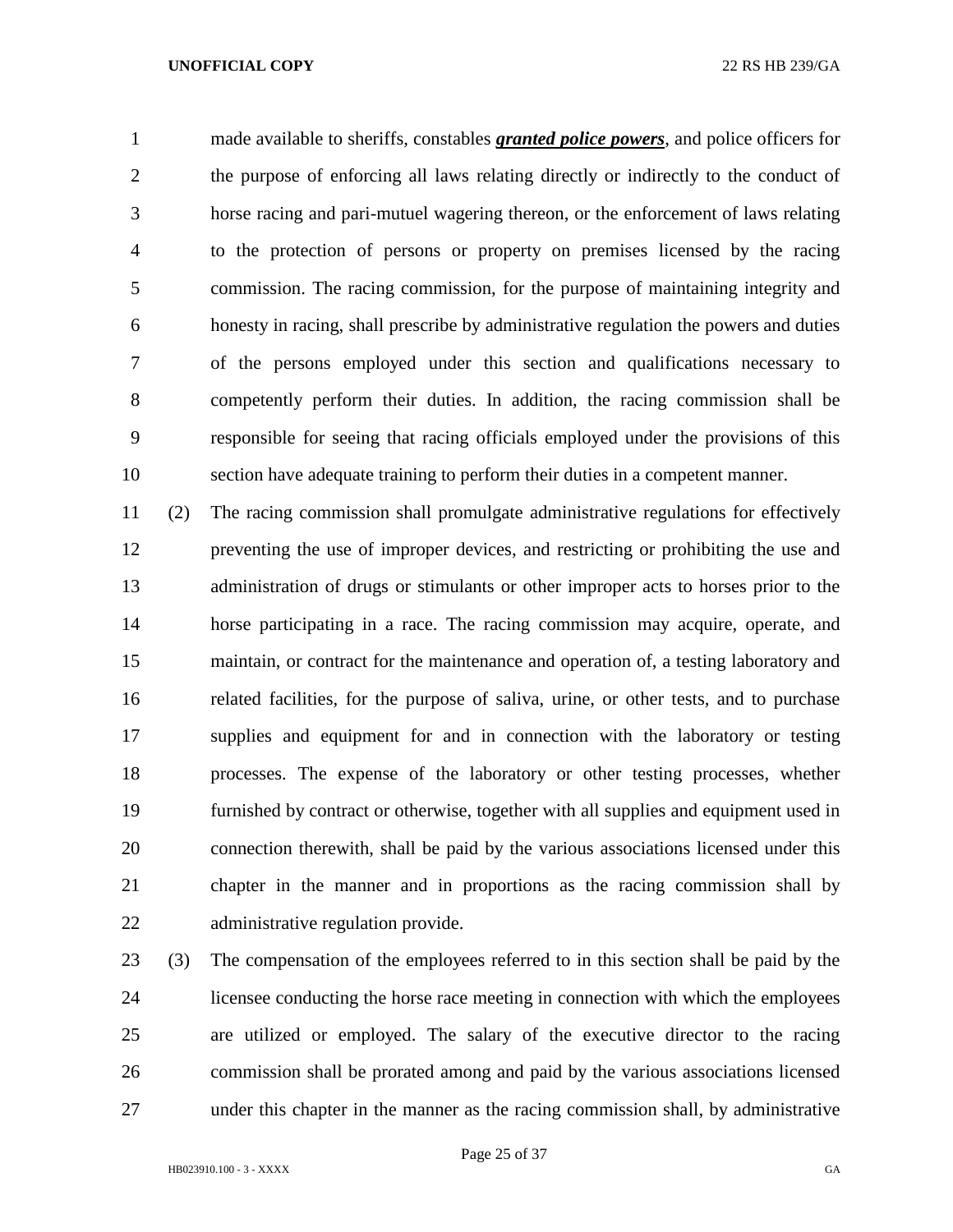regulation, provide. Except for the Thoroughbred steward and the standardbred 2 judge authorized in subsection (1) of this section, the employees referred to in this section shall be deemed employees of the racing commission, and are paid by the licensee or association for convenience only.

 (4) Each person, as a condition precedent to the privilege of receiving a license under this chapter to conduct a horse race meeting, shall be deemed to have agreed to pay expenses and compensation as provided in this section and as may be actually and reasonably incurred.

9 Section 23. KRS 277.280 is amended to read as follows:

 (1) Each railroad policeman shall, before he *or she* enters upon the discharge of the duties of his *or her* office, execute bond, with good security, conditioned for the faithful performance of his *or her* duty as such policeman, and take and subscribe an oath of office. The bond shall be executed in the county in which the policeman resides, or in which the railroad has its registered process agent, if any, within the state, or in which the policeman performs any duties as a railroad policeman, and the bond shall be approved, and the oath administered, by the county judge/executive. The bond and oath shall be entered of record by the county clerk, and the execution of the bond and the taking of the oath shall be indorsed upon the commission of the person so qualifying. Each policeman so appointed and commissioned shall, throughout the counties through which the railroad operates, have and exercise the powers of sheriffs and constables *granted police powers* in making arrests for public offenses committed upon or about railroad property, and in serving process in criminal and penal prosecutions for such offenses, and shall be 24 subject to all the liabilities of sheriffs<del>[ or constables]</del>.

 (2) The compensation of railroad policemen shall be fixed and paid by the railroad company for which they are appointed.

27 Section 24. KRS 281.765 is amended to read as follows:

Page 26 of 37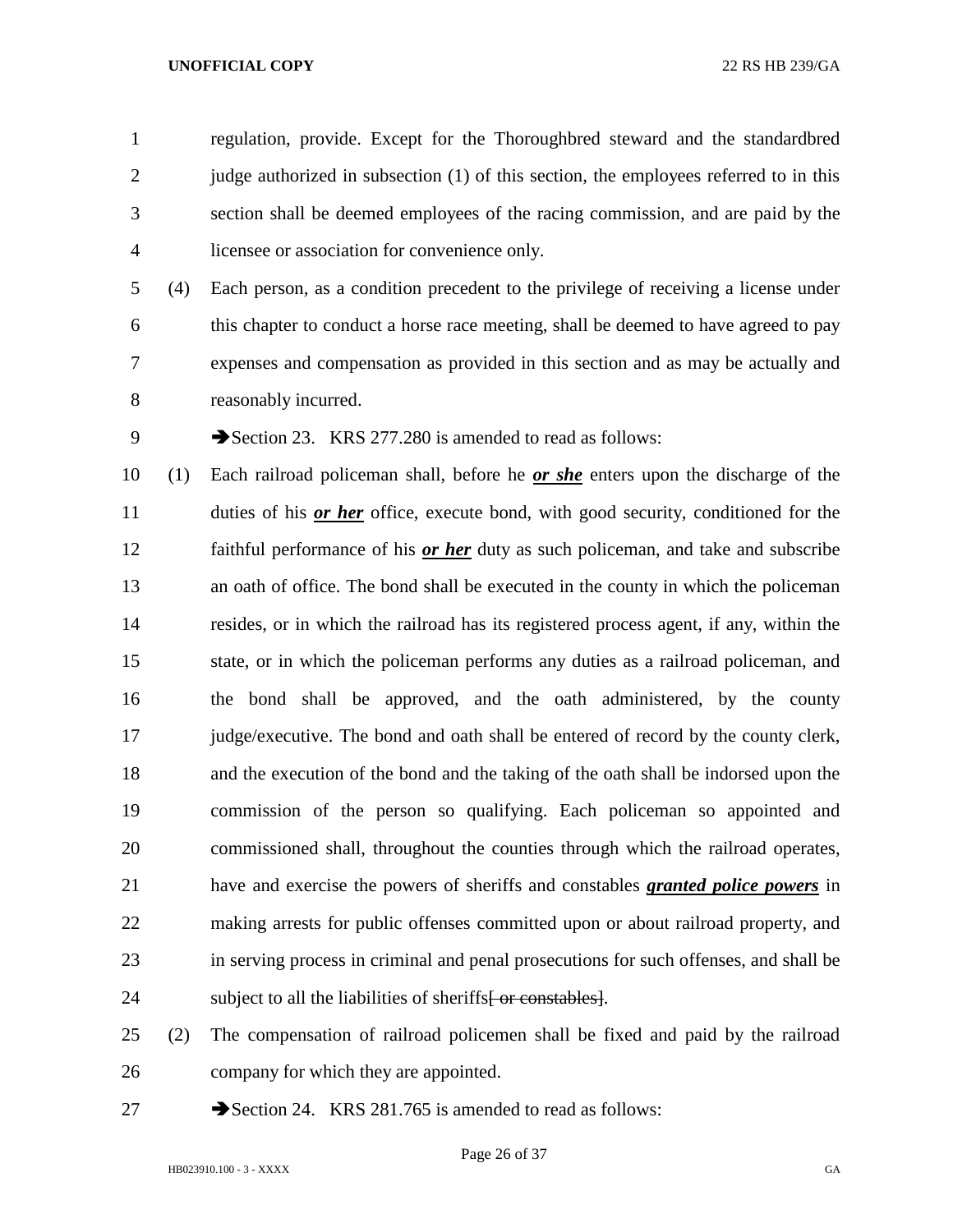Any peace officer, including sheriffs and their deputies, constables and their deputies *granted police powers*, city police officers, county police or patrols, and special officers appointed by any agency of the Commonwealth of Kentucky for the enforcement of its laws relating to motor vehicles and boats or boating, now existing or hereafter enacted, shall be authorized and it is hereby made the duty of each of them to enforce the provisions of this chapter and to make arrests for any violation or violations thereof, and for violations of any other law relating to motor vehicles and boating, without warrant if the offense be committed in his *or her* presence, and with warrant or summons if he *or she* does not observe the commission of the offense. When in pursuit of any offender for any offense committed within his *or her* jurisdiction, any such officer may follow and effect an arrest beyond the limits of his *or her* jurisdiction. If the arrest be made without warrant, the accused may elect to be immediately taken before the nearest court having jurisdiction, whereupon it shall be the duty of the officer to so take him *or her*. If the accused elects not to be so taken, then it shall be the duty of the officer to require of the accused a bail-bond in a sum not less than one hundred dollars (\$100), conditioned that the accused binds himself *or herself* to appear in the court of jurisdiction at the time fixed in the bond, not however in any case later than six (6) days from the day of arrest. In case the arrested person fails to appear on the day fixed, the bond shall be forfeited in the manner as is provided for the forfeiture of bonds in other cases. No officer shall be permitted to take a cash bond. The officer making the arrest and taking the bond shall report the same to the court having jurisdiction within eighteen (18) hours after taking such bond.

23 Section 25. KRS 446.010 is amended to read as follows:

As used in the statute laws of this state, unless the context requires otherwise:

(1) "Action" includes all proceedings in any court of this state;

(2) "Animal" includes every warm-blooded living creature except a human being;

(3) "Attorney" means attorney-at-law;

Page 27 of 37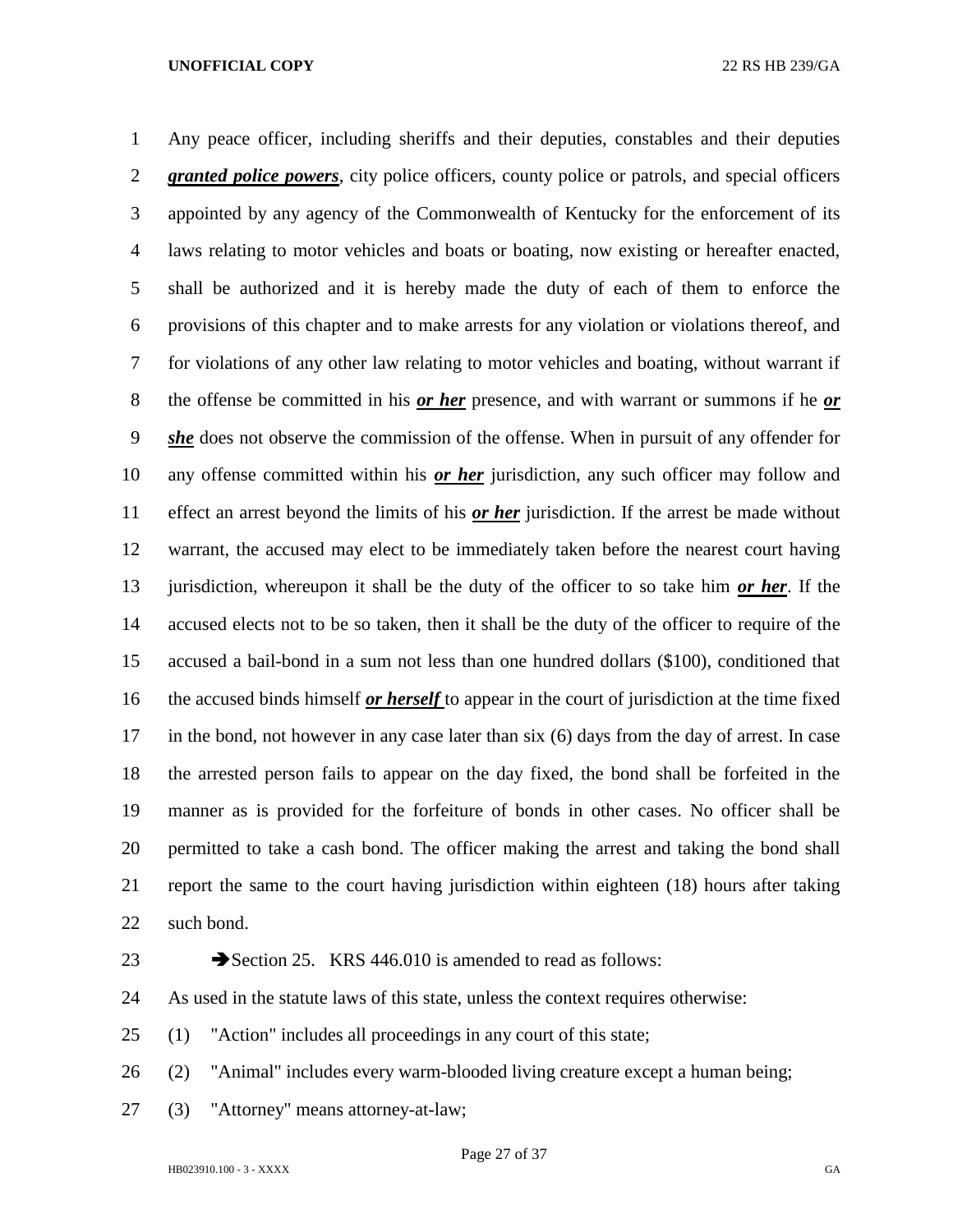(4) "Bequeath" and "devise" mean the same thing; (5) "Bequest" and "legacy" mean the same thing, and embrace either real or personal estate, or both; (6) "Business trust" includes, except when utilized in KRS Chapter 386, a "statutory trust" as organized under KRS Chapter 386A; (7) "Case plan" means an individualized accountability and behavior change strategy for supervised individuals that: (a) Targets and prioritizes the specific criminal risk factors of the individual based upon his or her assessment results; (b) Matches the type and intensity of supervision and treatment conditions to the individual's level of risk, criminal risk factors, and individual characteristics, such as gender, culture, motivational stage, developmental stage, and learning style; (c) Establishes a timetable for achieving specific behavioral goals, including a schedule for payment of victim restitution, child support, and other financial obligations; and (d) Specifies positive and negative actions that will be taken in response to the supervised individual's behaviors; (8) "Certified mail" means any method of governmental, commercial, or electronic delivery that allows a document or package to have proof of: 21 (a) Sending the document or package; (b) The date the document or package was delivered or delivery was attempted; and (c) The signature of the receipt of the document or package; (9) "Company" may extend and be applied to any corporation, company, person, partnership, joint stock company, or association; (10) "Corporation" may extend and be applied to any corporation, company, partnership,

Page 28 of 37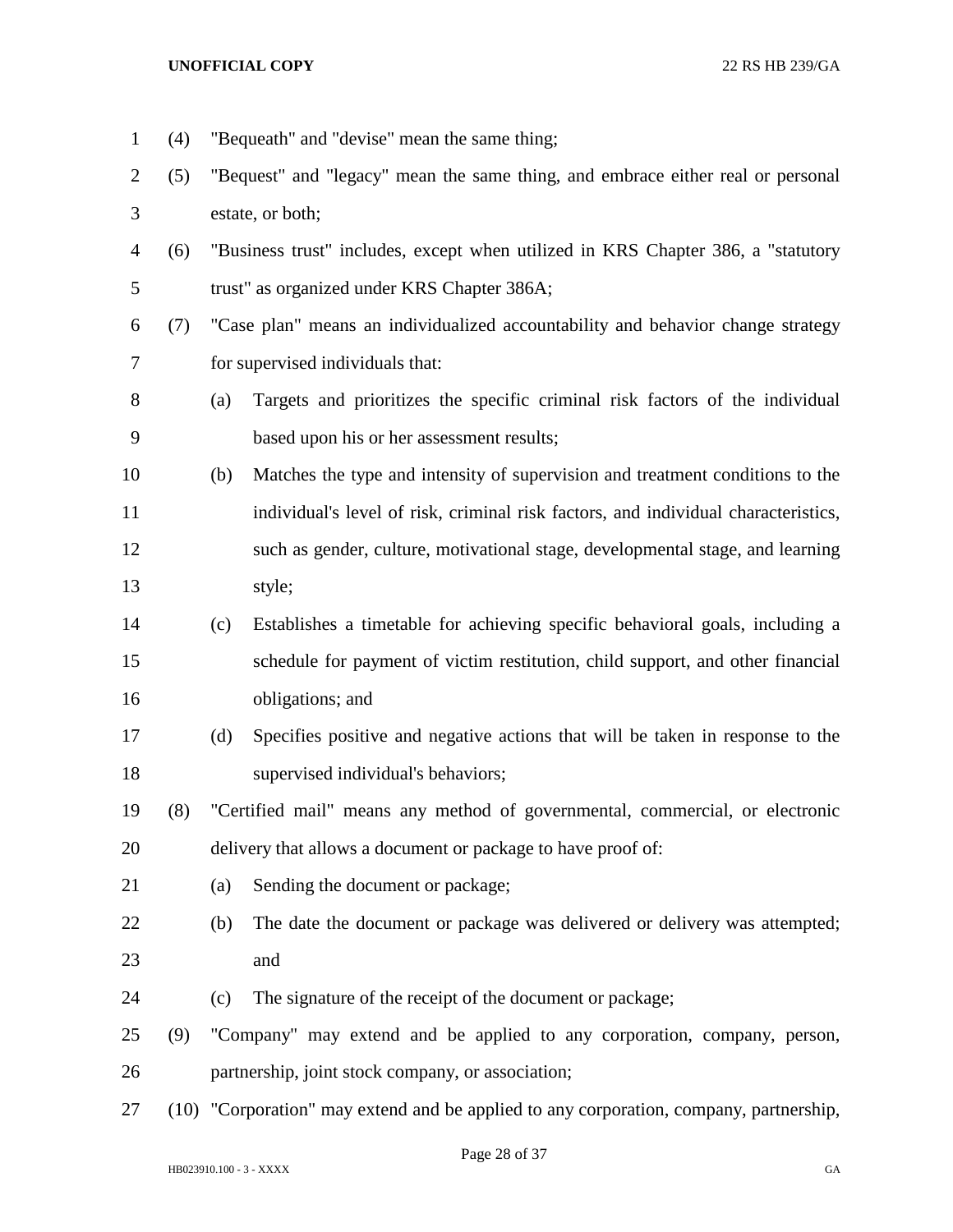1 joint stock company, or association;

- (11) "Criminal risk factors" are characteristics and behaviors that, when addressed or changed, affect a person's risk for committing crimes. The characteristics may include but are not limited to the following risk and criminogenic need factors: antisocial behavior; antisocial personality; criminal thinking; criminal associates; dysfunctional family; low levels of employment or education; poor use of leisure and recreation; and substance abuse;
- (12) "Cruelty" as applied to animals includes every act or omission whereby unjustifiable physical pain, suffering, or death is caused or permitted;

(13) "Directors," when applied to corporations, includes managers or trustees;

 (14) "Domestic," when applied to a corporation, partnership, business trust, or limited liability company, means all those incorporated or formed by authority of this state;

(15) "Domestic animal" means any animal converted to domestic habitat;

- (16) "Evidence-based practices" means policies, procedures, programs, and practices proven by scientific research to reliably produce reductions in recidivism when implemented competently;
- (17) "Federal" refers to the United States;

 (18) "Foreign," when applied to a corporation, partnership, limited partnership, business trust, statutory trust, or limited liability company, includes all those incorporated or formed by authority of any other state;

- (19) "Generally accepted accounting principles" are those uniform minimum standards of and guidelines to financial accounting and reporting as adopted by the National Council on Governmental Accounting, under the auspices of the Municipal Finance Officers Association and by the Financial Accounting Standards Board, under the auspices of the American Institute of Certified Public Accountants;
- (20) "Graduated sanction" means any of a wide range of accountability measures and programs for supervised individuals, including but not limited to electronic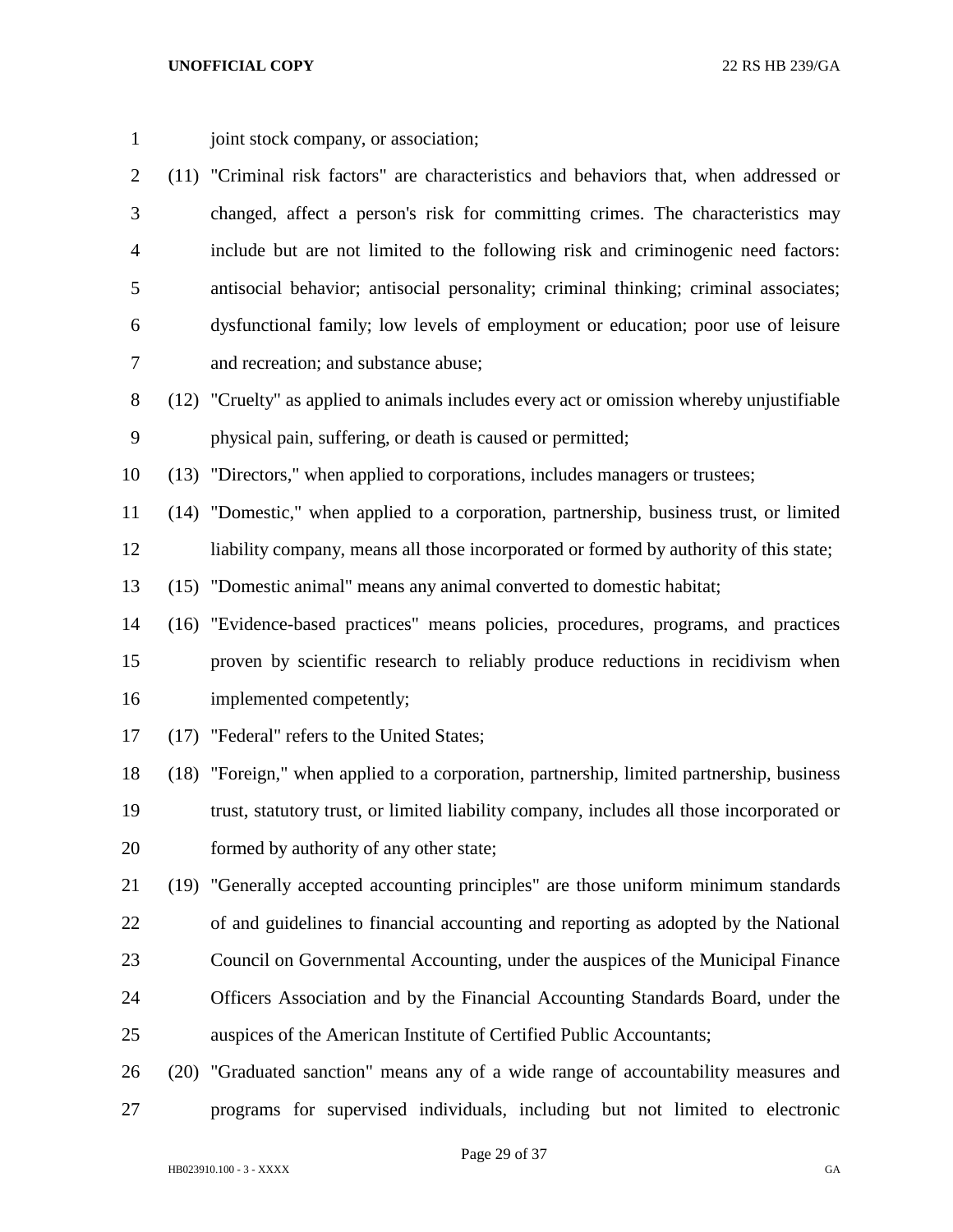| $\mathbf{1}$   | monitoring; drug and alcohol testing or monitoring; day or evening reporting                |
|----------------|---------------------------------------------------------------------------------------------|
| $\overline{2}$ | centers; restitution centers; reentry centers; disallowance of future earned                |
| 3              | compliance credits; rehabilitative interventions such as substance abuse or mental          |
| $\overline{4}$ | health treatment; reporting requirements to probation and parole officers;                  |
| 5              | community service or work crews; secure or unsecure residential treatment facilities        |
| 6              | or halfway houses; and short-term or intermittent incarceration;                            |
| 7              | (21) "Humane society," "society," or "Society for the Prevention of Cruelty to Animals,"    |
| 8              | means any nonprofit corporation, organized under the laws of this state and having          |
| 9              | as its primary purpose the prevention of cruelty to animals;                                |
| 10             | (22) "Issue," as applied to the descent of real estate, includes all the lawful lineal      |
| 11             | descendants of the ancestors;                                                               |
| 12             | (23) "Land" or "real estate" includes lands, tenements, and hereditaments and all rights    |
| 13             | thereto and interest therein, other than a chattel interest;                                |
| 14             | (24) "Legatee" and "devisee" convey the same idea;                                          |
| 15             | (25) "Livestock" means cattle, sheep, swine, goats, horses, alpacas, llamas, buffaloes, or  |
| 16             | any other animals of the bovine, ovine, porcine, caprine, equine, or camelid species;       |
| 17             | $(26)$ "May" is permissive;                                                                 |
| 18             | (27) "Month" means calendar month;                                                          |
| 19             | (28) "Oath" includes "affirmation" in all cases in which an affirmation may be              |
| 20             | substituted for an oath;                                                                    |
| 21             | (29) "Owner" when applied to any animal, means any person having a property interest        |
| 22             | in such animal;                                                                             |
| 23             | (30) "Partnership" includes both general and limited partnerships;                          |
| 24             | (31) "Peace officer" includes sheriffs, constables <i>granted police powers</i> , coroners, |
| 25             | jailers, metropolitan and urban-county government correctional officers, marshals,          |
| 26             | policemen, and other persons with similar authority to make arrests;                        |
| 27             | (32) "Penitentiary" includes all of the state penal institutions except the houses of       |

Page 30 of 37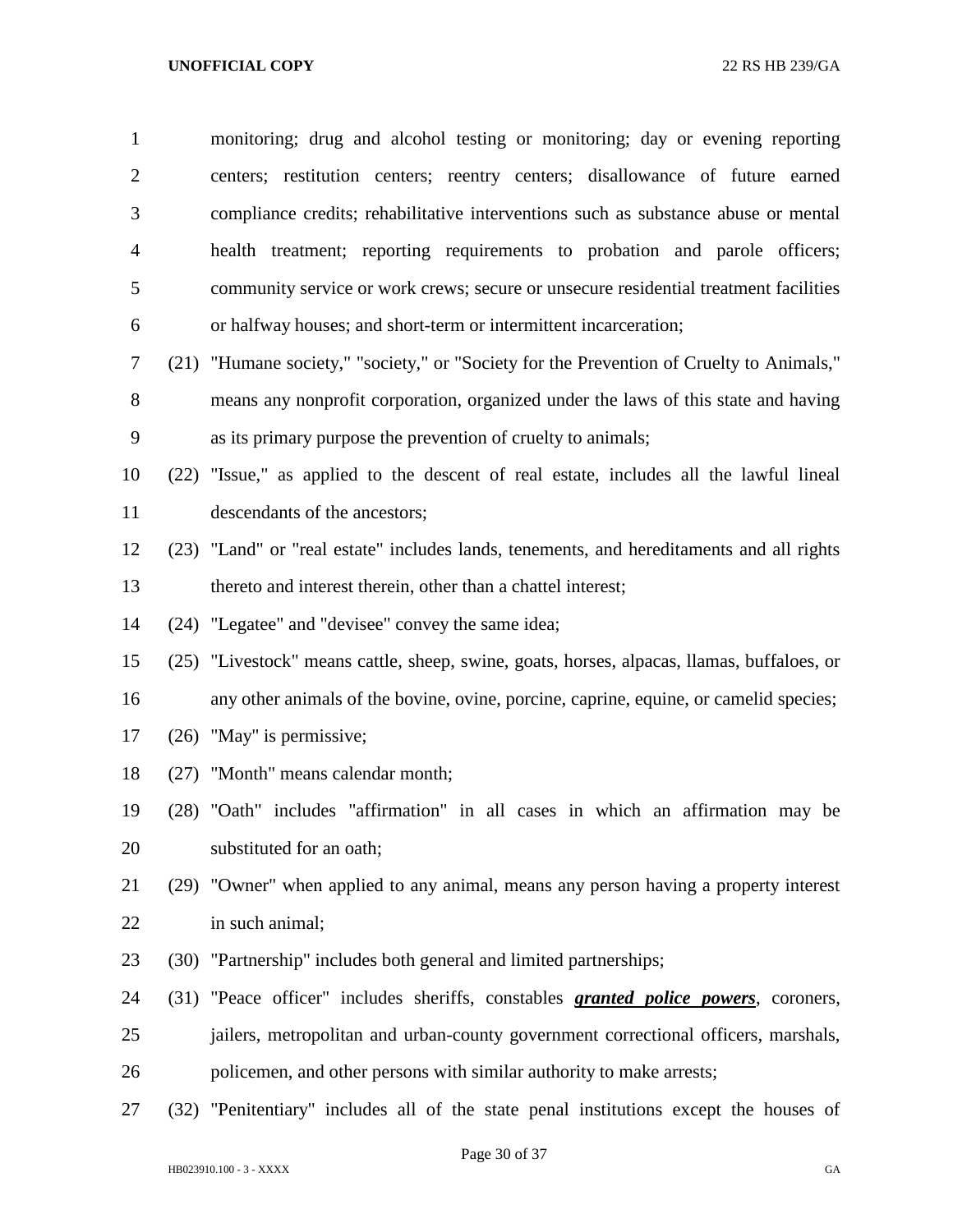| $\mathbf{1}$   |      | reform;                                                                                     |
|----------------|------|---------------------------------------------------------------------------------------------|
| $\overline{2}$ |      | (33) "Person" may extend and be applied to bodies-politic and corporate, societies,         |
| 3              |      | communities, the public generally, individuals, partnerships, joint stock companies,        |
| 4              |      | and limited liability companies;                                                            |
| 5              |      | (34) "Personal estate" includes chattels, real and other estate that passes to the personal |
| 6              |      | representative upon the owner dying intestate;                                              |
| 7              |      | (35) "Pretrial risk assessment" means an objective, research-based, validated assessment    |
| 8              |      | tool that measures a defendant's risk of flight and risk of anticipated criminal            |
| 9              |      | conduct while on pretrial release pending adjudication;                                     |
| 10             |      | (36) "Registered mail" means any governmental, commercial, or electronic method of          |
| 11             |      | delivery that allows a document or package to have:                                         |
| 12             |      | Its chain of custody recorded in a register to enable its location to be tracked;<br>(a)    |
| 13             |      | Insurance available to cover its loss; and<br>(b)                                           |
| 14             |      | The signature of the recipient of the document or package available to the<br>(c)           |
| 15             |      | sender;                                                                                     |
| 16             |      | (37) "Regular election" means the election in even-numbered years at which members of       |
| 17             |      | Congress are elected and the election in odd-numbered years at which state officers         |
| 18             |      | are elected;                                                                                |
| 19             |      | (38) "Risk and needs assessment" or "validated risk and needs assessment" means an          |
| 20             |      | actuarial tool scientifically proven to determine a person's risk to reoffend and           |
| 21             |      | criminal risk factors, that when properly addressed, can reduce that person's               |
| 22             |      | likelihood of committing future criminal behavior;                                          |
| 23             | (39) | "Shall" is mandatory;                                                                       |
| 24             |      | (40) "State" when applied to a part of the United States, includes territories, outlying    |
| 25             |      | possessions, and the District of Columbia; "any other state" includes any state,            |
| 26             |      | territory, outlying possession, the District of Columbia, and any foreign government        |
| 27             |      | or country;                                                                                 |
|                |      |                                                                                             |

Page 31 of 37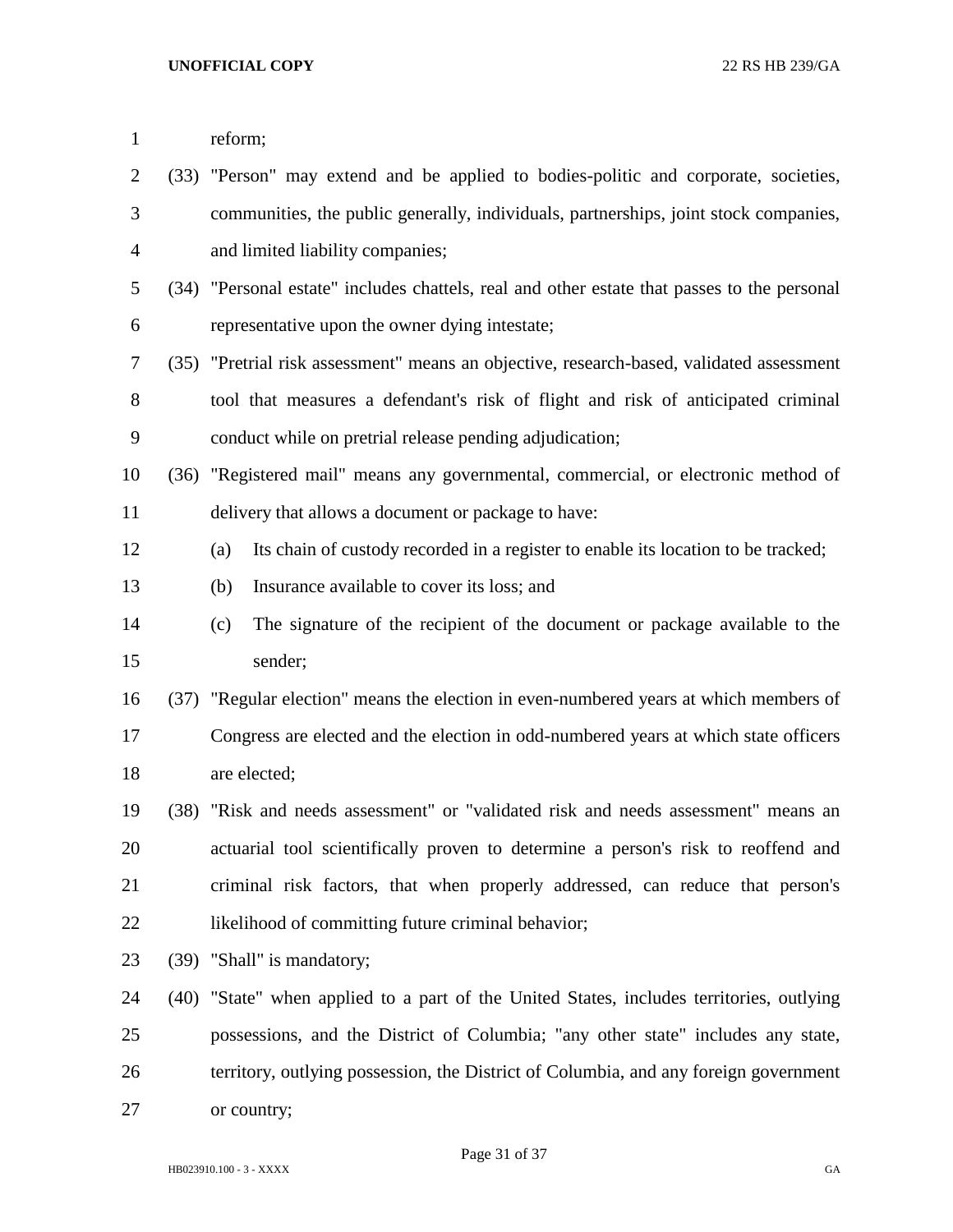(41) "State funds" or "public funds" means sums actually received in cash or negotiable instruments from all sources unless otherwise described by any state agency, state- owned corporation, university, department, cabinet, fiduciary for the benefit of any form of state organization, authority, board, bureau, interstate compact, commission, committee, conference, council, office, or any other form of organization whether or not the money has ever been paid into the Treasury and whether or not the money is still in the Treasury if the money is controlled by any form of state organization, except for those funds the management of which is to be reported to the Legislative Research Commission pursuant to KRS 42.600, 42.605, and 42.615;

 (42) "Supervised individual" means an individual placed on probation by a court or serving a period of parole or post-release supervision from prison or jail;

 (43) "Sworn" includes "affirmed" in all cases in which an affirmation may be substituted for an oath;

 (44) "Treatment" when used in a criminal justice context, means targeted interventions that focus on criminal risk factors in order to reduce the likelihood of criminal behavior. Treatment options may include but shall not be limited to community- based programs that are consistent with evidence-based practices; cognitive- behavioral programs; faith-based programs; inpatient and outpatient substance abuse or mental health programs; and other available prevention and intervention programs that have been scientifically proven to produce reductions in recidivism when implemented competently. "Treatment" does not include medical services;

 (45) "United States" includes territories, outlying possessions, and the District of Columbia;

 (46) "Vacancy in office," or any equivalent phrase, means such as exists when there is an unexpired part of a term of office without a lawful incumbent therein, or when the person elected or appointed to an office fails to qualify according to law, or when

Page 32 of 37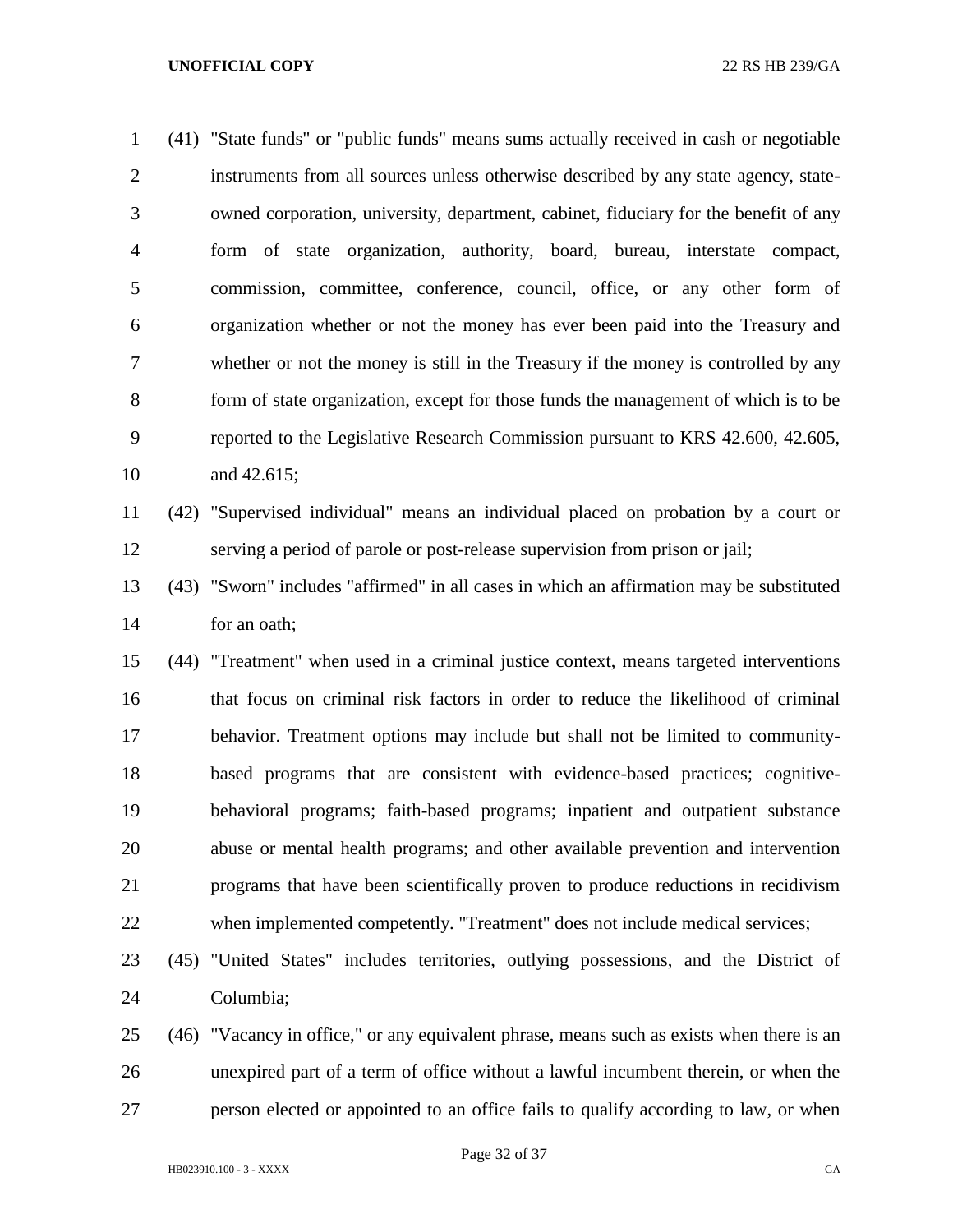| $\mathbf{1}$   | there has been no election to fill the office at the time appointed by law; it applies |
|----------------|----------------------------------------------------------------------------------------|
| $\overline{c}$ | whether the vacancy is occasioned by death, resignation, removal from the state,       |
| 3              | county or district, or otherwise;                                                      |
| 4              | (47) "Violate" includes failure to comply with;                                        |
| 5              | (48) "Will" includes codicils; "last will" means last will and testament;              |
| 6              | (49) "Year" means calendar year;                                                       |
| 7              | (50) "City" includes town;                                                             |
| 8              | (51) Appropriation-related terms are defined as follows:                               |
| 9              | "Appropriation" means an authorization by the General Assembly to expend,<br>(a)       |
| 10             | from public funds, a sum of money not in excess of the sum specified, for the          |
| 11             | purposes specified in the authorization and under the procedure prescribed in          |
| 12             | KRS Chapter 48;                                                                        |
| 13             | "Appropriation provision" means a section of any enactment by the General<br>(b)       |
| 14             | Assembly which is not provided for by KRS Chapter 48 and which authorizes              |
| 15             | the expenditure of public funds other than by a general appropriation bill;            |
| 16             | "General appropriation bill" means an enactment by the General Assembly<br>(c)         |
| 17             | that authorizes the expenditure of public funds in a branch budget bill as             |
| 18             | provided for in KRS Chapter 48;                                                        |
| 19             | (52) "Mediation" means a nonadversarial process in which a neutral third party         |
| 20             | encourages and helps disputing parties reach a mutually acceptable agreement.          |
| 21             | Recommendations by mediators are not binding on the parties unless the parties         |
| 22             | enter into a settlement agreement incorporating the recommendations;                   |
| 23             | (53) "Biennium" means the two (2) year period commencing on July 1 in each even-       |
| 24             | numbered year and ending on June 30 in the ensuing even-numbered year;                 |
| 25             | (54) "Branch budget bill" or "branch budget" means an enactment by the General         |
| 26             | Assembly which provides appropriations and establishes fiscal policies and             |
| 27             | conditions for the biennial financial plan for the judicial branch, the legislative    |
|                |                                                                                        |

Page 33 of 37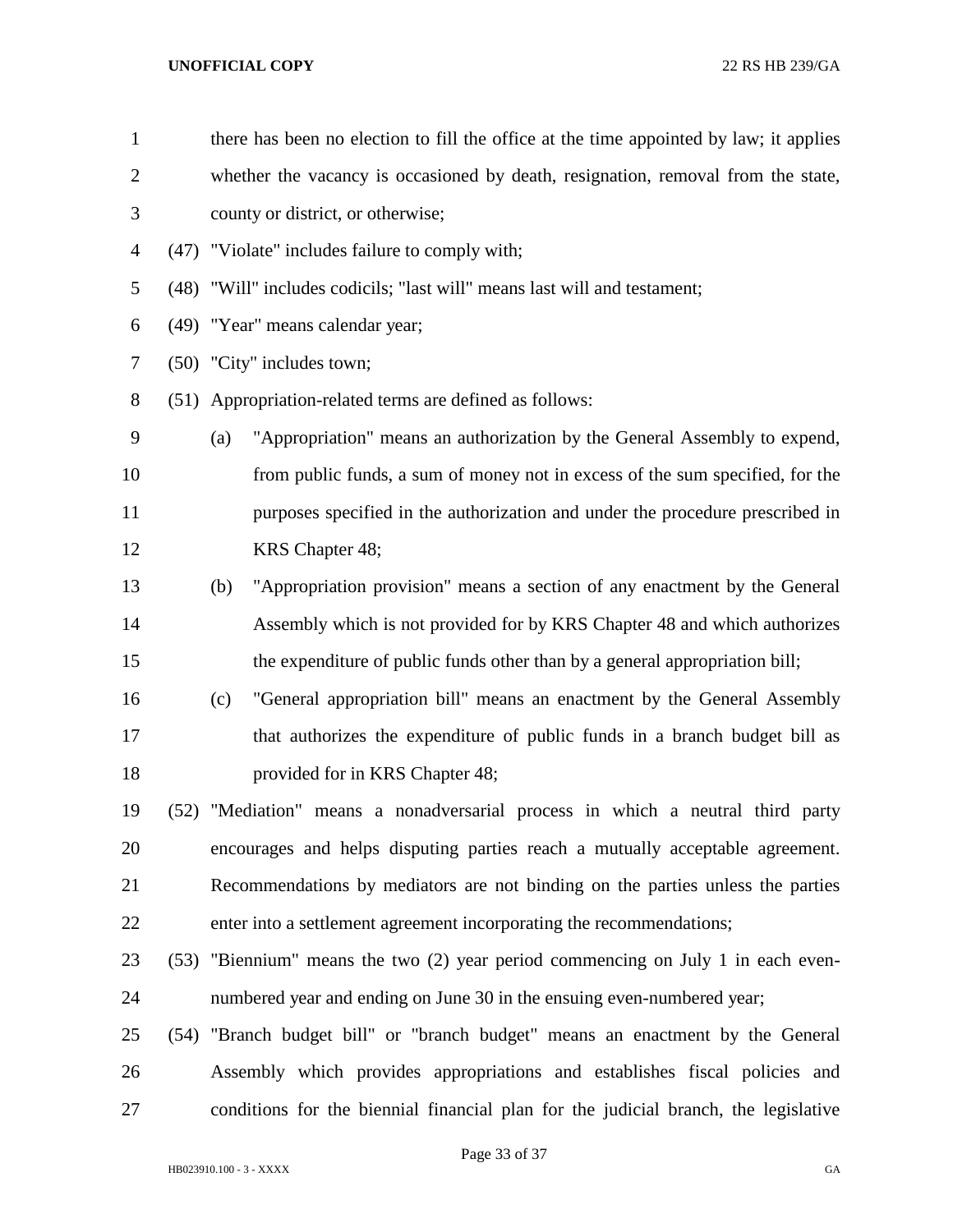branch, and the executive branch, which shall include a separate budget bill for the Transportation Cabinet;

- (55) "AVIS" means the automated vehicle information system established and maintained by the Transportation Cabinet to collect titling and registration information on vehicles and boats and information on holders of motor vehicle operator's licenses and personal identification cards;
- (56) "Cooperative," except in KRS Chapter 272, includes a limited cooperative association; and
- (57) "Unmanned aircraft system" means an aircraft that is operated without the possibility of direct human interaction from within or on the aircraft and includes everything that is on board or otherwise attached to the aircraft and all associated elements, including communication links and the components that control the small unmanned aircraft that are required for the safe and efficient operation of the unmanned aircraft in the national airspace system.

15 Section 26. KRS 15.404 is amended to read as follows:

- (1) (a) Any peace officers employed or appointed after December 1, 1998, who have not successfully completed basic training at a school certified or recognized by the Kentucky Law Enforcement Council, shall within one (1) year of their appointment or employment, successfully complete a basic training course, as established by KRS 15.440, at a school certified or recognized by the Kentucky Law Enforcement Council or receive a basic training credit approved by the Kentucky Law Enforcement Council under KRS 23 15.440(1)(d)6.
- (b) In the event of extenuating circumstances beyond the control of an officer that prevent the officer from completing basic training within one (1) year, the commissioner of the department or his or her designee may grant the officer an extension of time, not to exceed one hundred eighty (180) days, in which to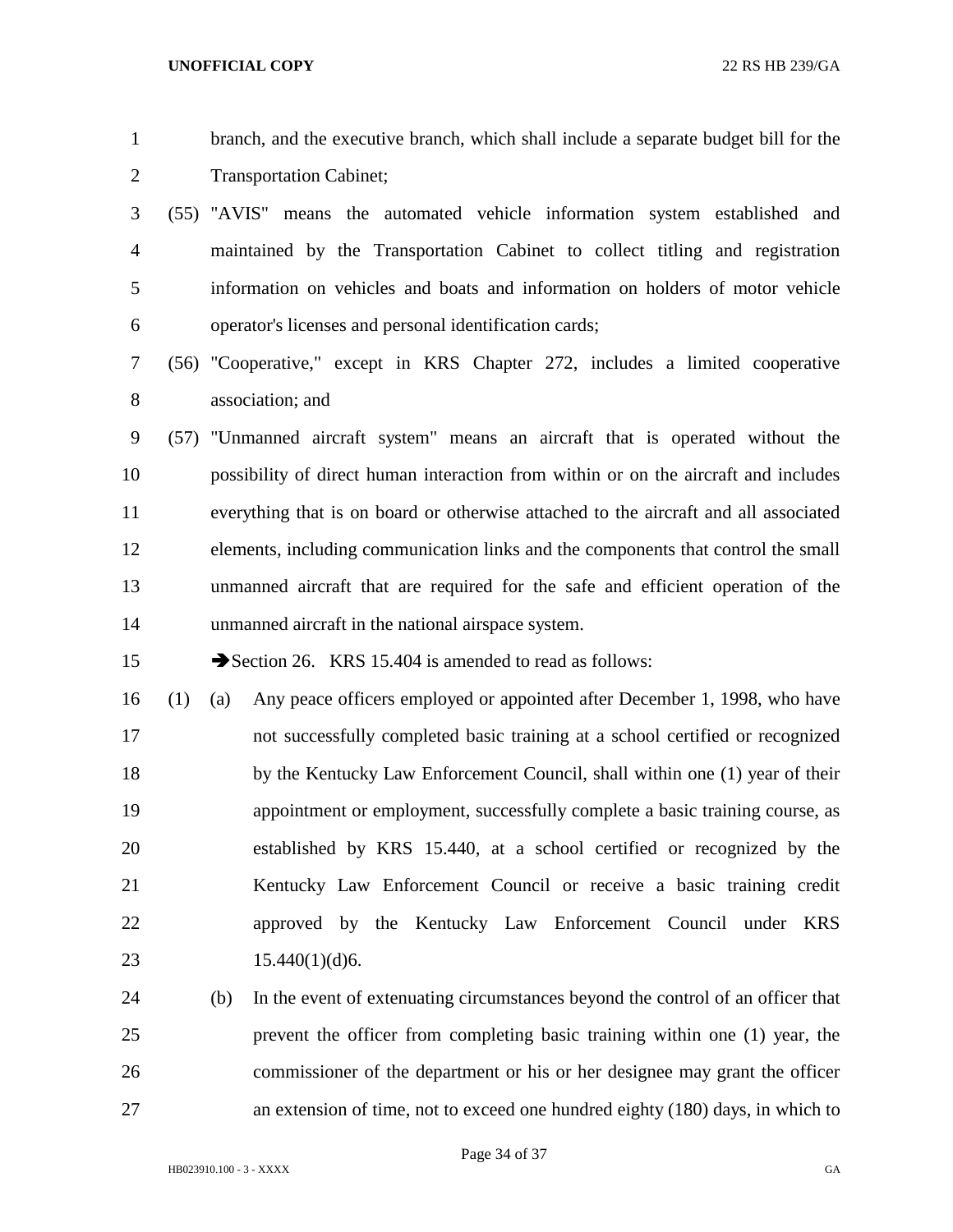complete the training.

- (c) Any peace officer who fails to successfully complete basic training within the specified time periods, including extensions, shall lose his or her law enforcement powers and his or her precertification status shall lapse. Further, the peace officer shall be prohibited from serving as a peace officer for a period of one (1) year from the date that his or her precertification lapses.
- (2) (a) All peace officers with active certification status shall successfully complete forty (40) hours of annual in-service training that has been certified or recognized by the Kentucky Law Enforcement Council, that is appropriate to the officer's rank and responsibility and the size and location of his department.
- (b) In the event of extenuating circumstances beyond the control of an officer that prevent the officer from completing the in-service training within one (1) year, the commissioner of the department or his or her designee may grant the officer an extension of time, not to exceed one hundred eighty (180) days, in which to complete the training. If the officer is unable to complete the in- service training due to injury or illness that prevents him or her from working as a peace officer, the one hundred eighty (180) day extension shall begin on the date that the officer returns to work.
- (c) Any peace officer who fails to successfully complete in-service training within the specified time periods, including extensions, shall lose his or her law enforcement powers and his or her certification status shall be changed to training deficiency status.
- (d) When a peace officer is deficient in required training, the commissioner of the department or his or her designee shall notify the council, which shall notify the peace officer and his or her agency.
- 

(e) The requirements of this subsection shall be waived for the period of time that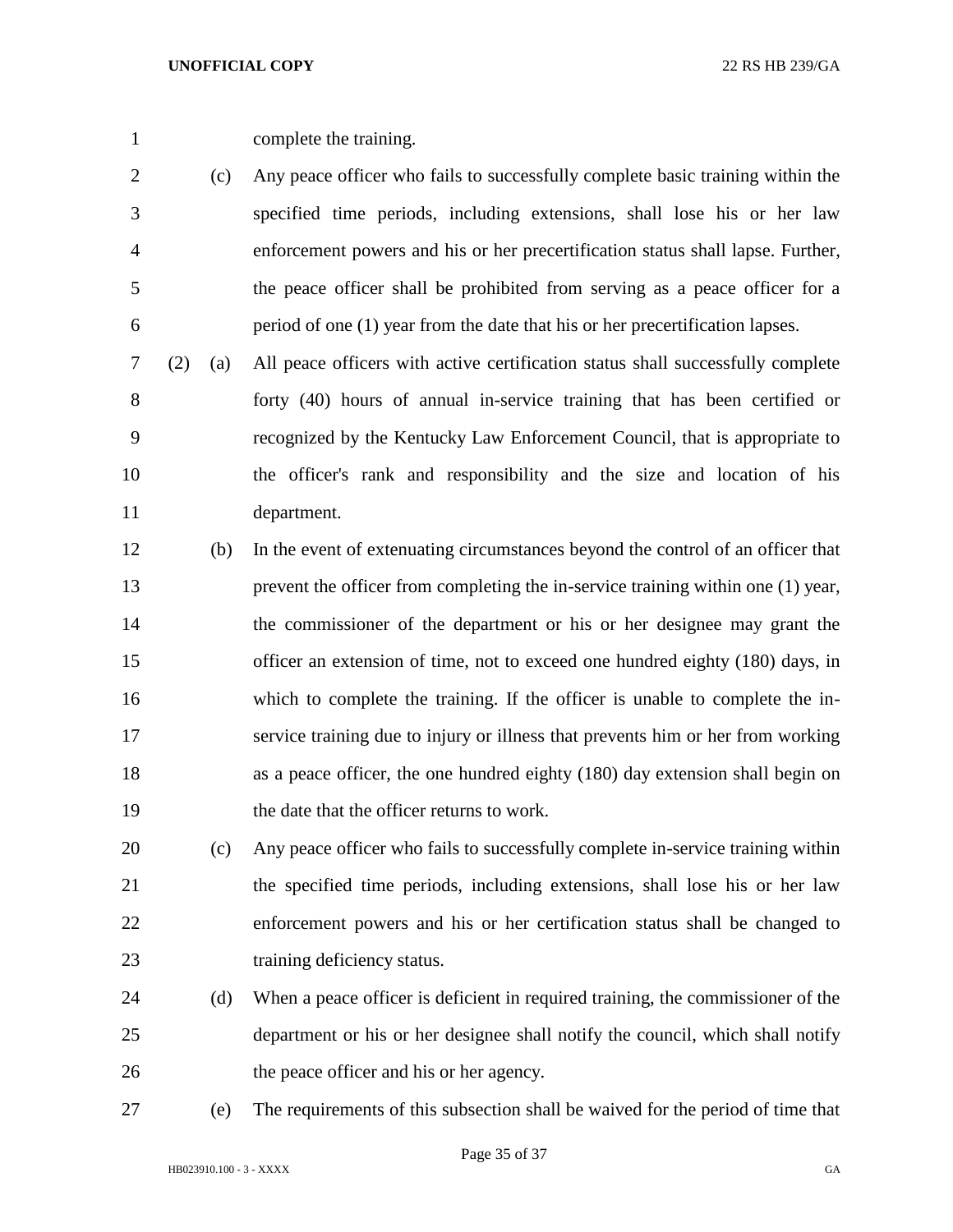| $\mathbf{1}$   |     | a peace officer is serving on active duty in the United States Armed Forces.                   |
|----------------|-----|------------------------------------------------------------------------------------------------|
| $\overline{2}$ |     | (f)<br>This waiver shall be retroactive for peace officers from the date of September          |
| 3              |     | 11, 2001.                                                                                      |
| 4              | (3) | An officer who has lost his or her law enforcement powers due solely to his or her             |
| 5              |     | failure to meet the in-service training requirements of this section may regain his or         |
| 6              |     | her certification status and law enforcement powers upon successful completion of              |
| 7              |     | the training deficiency.                                                                       |
| 8              | (4) | Any constable who is elected may apply for admission to a basic training<br>(a)                |
| 9              |     | course, as established by KRS 15.440, at a school certified or recognized by                   |
| 10             |     | <u>the Kentucky Law Enforcement Council. The constable shall meet all</u>                      |
| 11             |     | precertification requirements established pursuant to KRS 15.382 for                           |
| 12             |     | <b>The</b><br>constable shall bear<br>all<br>attendance.<br>costs<br><i>associated</i><br>with |
| 13             |     | precertification. The constable shall bear all costs associated with                           |
| 14             |     | <u>completion of the basic training course, except the costs of basic training at</u>          |
| 15             |     | <u>a course established pursuant to KRS 15.340.</u>                                            |
| 16             |     | (b)<br>The basic training course shall accept the constable for basic training so              |
| 17             |     | <u>long as:</u>                                                                                |
| 18             |     | <b>The constable meets the precertification requirements; and</b><br>I.                        |
| 19             |     | The basic training course has the training capacity to instruct the<br>2.                      |
| 20             |     | constable.                                                                                     |
| 21             |     | Section 27. KRS 15.340 is amended to read as follows:                                          |
| 22             |     | Subject to approval by the secretary, the department may make its facilities and services      |
| 23             |     | available upon the following terms:                                                            |
| 24             | (1) | The department may determine to which law enforcement agencies, corrections                    |
| 25             |     | agencies, and court agencies and its officers it will offer training;                          |
| 26             | (2) | In determining the law enforcement officers for which it will offer training and in            |
| 27             |     | allocating available funds, the department shall give first priority to "police officers"      |

Page 36 of 37